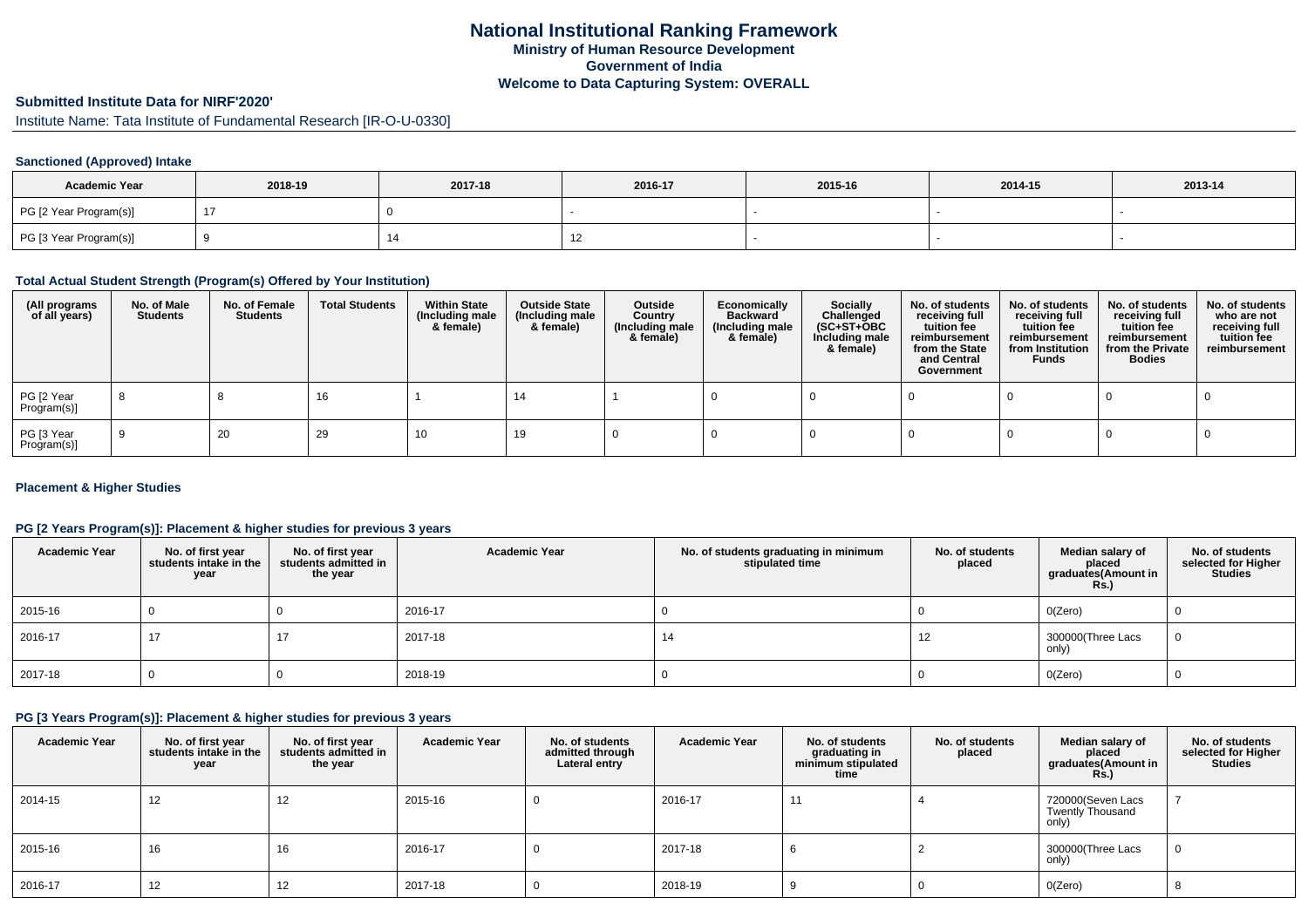#### **Ph.D Student Details**

| Ph.D (Student pursuing doctoral program till 2017-18; Students admitted in the academic year 2018-19 should not be entered here.) |         |                       |         |  |  |
|-----------------------------------------------------------------------------------------------------------------------------------|---------|-----------------------|---------|--|--|
|                                                                                                                                   |         | <b>Total Students</b> |         |  |  |
| Full Time                                                                                                                         |         | 651                   |         |  |  |
| Part Time                                                                                                                         |         |                       |         |  |  |
| No. of Ph.D students graduated (including Integrated Ph.D)                                                                        |         |                       |         |  |  |
|                                                                                                                                   | 2018-19 | 2017-18               | 2016-17 |  |  |
| Full Time                                                                                                                         | 56      | 62                    | 56      |  |  |
| Part Time                                                                                                                         |         |                       |         |  |  |

# **Financial Resources: Utilised Amount for the Capital expenditure for previous 3 years**

| <b>Academic Year</b>                                                                                 | 2018-19                                                                                          | 2017-18                                                                                                       | 2016-17                                                                                                   |  |  |  |
|------------------------------------------------------------------------------------------------------|--------------------------------------------------------------------------------------------------|---------------------------------------------------------------------------------------------------------------|-----------------------------------------------------------------------------------------------------------|--|--|--|
|                                                                                                      | <b>Utilised Amount</b>                                                                           | <b>Utilised Amount</b>                                                                                        | <b>Utilised Amount</b>                                                                                    |  |  |  |
| Annual Capital Expenditure on Academic Activities and Resources (excluding expenditure on buildings) |                                                                                                  |                                                                                                               |                                                                                                           |  |  |  |
| Library                                                                                              | 170464826 (Seventeen Crores Four Lakh Sixty Four Thousand<br>Eight Hundred Twenty Six only)      | 147703294 (Fourteen Crores Seventy Seven Lakh Three<br>Thousand Two Hundred and Ninety Four)                  | 201098368 (Twenty Crores Ten Lacs Ninety Eight Thousand<br>Three Hundred and Sixty Eight)                 |  |  |  |
| New Equipment for Laboratories                                                                       | 681716228 (Sixty Eight Crores Seventeen Lakh Sixteen<br>Thousand Two Hundred Twenty Eight only)  | 873791438 (Eighty Seven Crores Thirty Seven Lakhs Ninety<br>One Thousand Four Hundred and Thirty Eight only ) | 573124413 (Fifty Seven Crores Thirty One Lacs Twenty Four<br>Thousand Four Hundred and Fourteen only)     |  |  |  |
| <b>Engineering Workshops</b>                                                                         | 0 (Zero)                                                                                         | 0 (Zero)                                                                                                      | 0 (Sero)                                                                                                  |  |  |  |
| Other expenditure on creation of Capital Assets (excluding<br>expenditure on Land and Building)      | 115283325 (Eleven Crores Fifty Two Lakh Eighty Three<br>Thousand Three Hundred Twenty Five Only) | 153860652 (Fifteen Crores Thirty Eight Lakhs Sixty Thousand<br>Six Hundred and Fifty Two only)                | 227179467 (Twenty Two Crores Seventy One Lacs Seventy<br>Nine Thousand Four Hundred and Sixty Seven only) |  |  |  |

# **Financial Resources: Utilised Amount for the Operational expenditure for previous 3 years**

| <b>Academic Year</b>                                                                                                                                                                            | 2018-19                                                                                                                    | 2017-18                                                                                                                       | 2016-17                                                                                                           |  |  |  |
|-------------------------------------------------------------------------------------------------------------------------------------------------------------------------------------------------|----------------------------------------------------------------------------------------------------------------------------|-------------------------------------------------------------------------------------------------------------------------------|-------------------------------------------------------------------------------------------------------------------|--|--|--|
|                                                                                                                                                                                                 | <b>Utilised Amount</b>                                                                                                     | <b>Utilised Amount</b>                                                                                                        | <b>Utilised Amount</b>                                                                                            |  |  |  |
| <b>Annual Operational Expenditure</b>                                                                                                                                                           |                                                                                                                            |                                                                                                                               |                                                                                                                   |  |  |  |
| Salaries (Teaching and Non Teaching staff)                                                                                                                                                      | 3114378026 (Three Hundred and Eleven Crores Forty Three<br>Lacs Seventy Eight Thousand and Twenty six only)                | 3314285727 (Three Hundred and Thirty One Crores Forty Two<br>Lacs Eighty Five Thousand Seven Hundred and Twenty Seven<br>only | 2828081805 (Twenty Eight Crores Twenty Eight Lacs Eight<br>Thousand Eight Hundred and Five only )                 |  |  |  |
| Maintenance of Academic Infrastructure or consumables and<br>other running expenditures (excluding maintenance of hostels<br>and allied services, rent of the building, depreciation cost, etc) | 1992993439 (One Hundred and Ninety Nine Crores Twenty<br>Nine Lakh Ninety Three Thousand Four Hundred Thirty Nine<br>Only) | 1357880514 (One Hundred and Thirty Five Crores Seventy<br>Eight Lacs Eighty Thousand Five Hundred and Fourteen only)          | 1630519399 (One Hundred and Sixty Three Crores Five Lacs<br>Nineteen Thousand THree Hundred and Ninety Nine only) |  |  |  |
| Seminars/Conferences/Workshops                                                                                                                                                                  | 57360306 (Five Crores Seventy Three Lacs Sixty Thousand<br>Three Hundred and Six only)                                     | 51670201 (Five Crores Sixteen Lacs Seventy Thousand Two<br>Hundred and one only)                                              | 54597994 (Five Crores Forty Five Lacs Ninety Seven<br>Thousand Nine Hundred and Ninety Four only )                |  |  |  |

**IPR**

| Calendar year            | 2018 | 2017 | 2016 |
|--------------------------|------|------|------|
| No. of Patents Published |      |      |      |
| No. of Patents Granted   |      |      |      |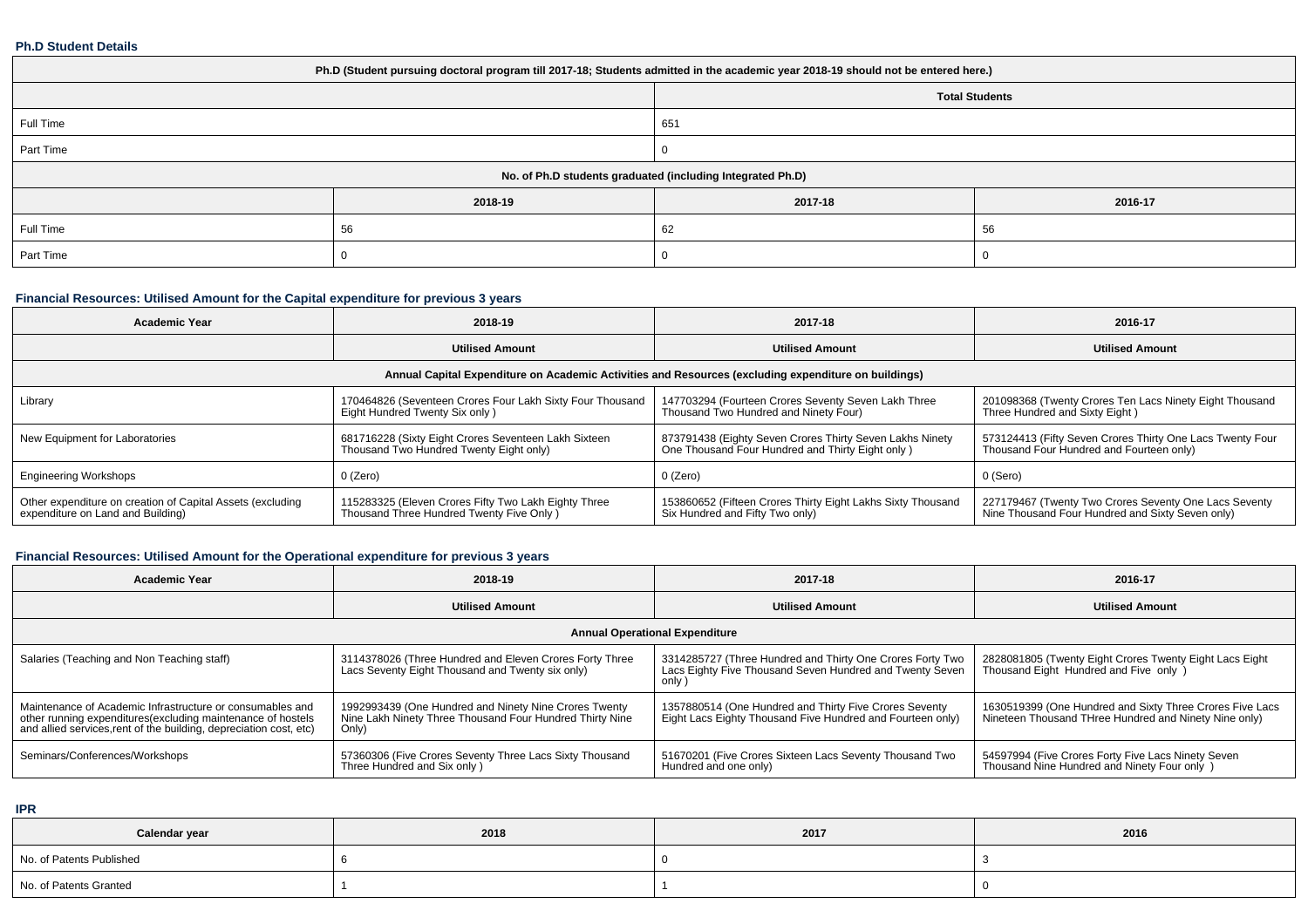# **Sponsored Research Details**

| <b>Financial Year</b>                    | 2018-19                                                                          | 2017-18                                                                                    | 2016-17                                                                                       |
|------------------------------------------|----------------------------------------------------------------------------------|--------------------------------------------------------------------------------------------|-----------------------------------------------------------------------------------------------|
| Total no. of Sponsored Projects          | 498                                                                              | 584                                                                                        | 538                                                                                           |
| Total no. of Funding Agencies            | -82                                                                              | 99                                                                                         | 79                                                                                            |
| Total Amount Received (Amount in Rupees) | 498237500                                                                        | 844654589                                                                                  | 757945851                                                                                     |
| Amount Received in Words                 | Forty Nine Crores Eighty two Lacs Thirty Seven thousand and<br>Five hundred only | Eighty Four Crores Forty Six lacs Fifty Four Thousand Five<br>Hundred and Eighty Nine only | Seventy Five Crores Seventy Nine Lacs Forty Five Thousand<br>Eight Hundred and Fifty One only |

# **Consultancy Project Details**

| <b>Financial Year</b>                    | 2018-19                                                                      | 2017-18                                                                                                                                | 2016-17 |
|------------------------------------------|------------------------------------------------------------------------------|----------------------------------------------------------------------------------------------------------------------------------------|---------|
| Total no. of Consultancy Projects        |                                                                              |                                                                                                                                        |         |
| Total no. of Client Organizations        |                                                                              |                                                                                                                                        |         |
| Total Amount Received (Amount in Rupees) | 7332857                                                                      | 11968317                                                                                                                               | 4892256 |
| Amount Received in Words                 | Seventy Three Lacs Thirty Two Thousand Eight Hundred and<br>Fifty Seven only | One Crore Nineteen Lacs Sixty Eight Thousand Three Hundred Forty Eight Lacs ninety Two Thousand Two Hundred and Fifty<br>and Seventeen |         |

# **Executive Development Program/Management Development Programs**

| <b>Financial Year</b>                                                             | 2018-19 | 2017-18 | 2016-17 |
|-----------------------------------------------------------------------------------|---------|---------|---------|
| Total no. of Executive Development Programs/ Management<br>Development Programs   | - ( )   |         |         |
| Total no. of Participants                                                         |         |         |         |
| Total Annual Earnings (Amount in Rupees)(Excluding Lodging<br>& Boarding Charges) |         |         |         |
| Total Annual Earnings in Words                                                    | Zero    | Zero    | Zero    |

# **PCS Facilities: Facilities of physically challenged students**

| 1. Do your institution buildings have Lifts/Ramps?                                                                                                        | Yes, more than 80% of the buildings |
|-----------------------------------------------------------------------------------------------------------------------------------------------------------|-------------------------------------|
| 2. Do your institution have provision for walking aids, includingwheelchairs and transportation from one building to another for<br>handicapped students? | Yes                                 |
| 3. Do your institution buildings have specially designed toilets for handicapped students?                                                                | Yes, more than 60% of the buildings |

#### **Awards Details**

|      | government agencies in the previous academic year 2018-19 |                                                                                                                                     | 1. How many faculty member of your institution have received highly reputed national/international awards/recognition from central |                                       | 32                                                                                                                                    |      |                               |          |                              |  |  |
|------|-----------------------------------------------------------|-------------------------------------------------------------------------------------------------------------------------------------|------------------------------------------------------------------------------------------------------------------------------------|---------------------------------------|---------------------------------------------------------------------------------------------------------------------------------------|------|-------------------------------|----------|------------------------------|--|--|
| Srno | Name of the Faculty                                       | Name of the Award<br>Name of the Central<br>qovernment<br>agency/international<br>agencies from where<br>award has been<br>received |                                                                                                                                    | Address of the<br>Agency giving award | <b>Contact Email ID of</b><br>Year of receiving<br>Email ID of the<br>Contact no, of the<br>the Agency<br>faculty<br>faculty<br>award |      |                               |          | Is it<br>Fellowship?(Yes/No) |  |  |
|      | Abhishek Dhar                                             | Fellow of National<br>Academy of Sciences                                                                                           | NASI Allahabad                                                                                                                     | 5 Laipatrai Road,<br>Allahabad        | soaes.nasi@gmail.com                                                                                                                  | 2019 | abhishek.dhar@icts.re<br>s.in | 46536270 | Yes                          |  |  |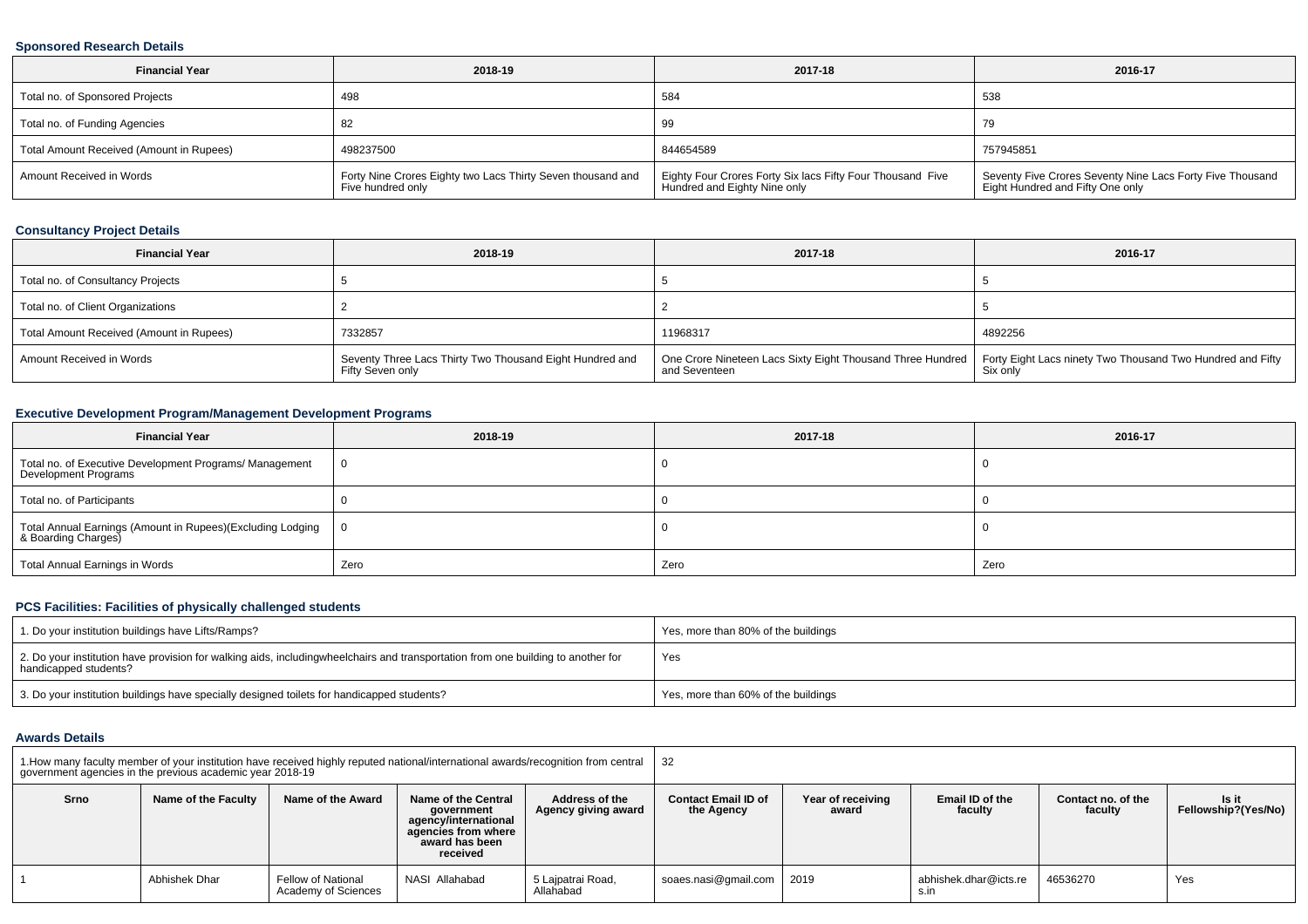| $\overline{2}$  | Manas Kulkarni                | Ramanujan Fellowship                                  | Department of Science<br>and Technology Govt<br>of India                | 5 & 5A, Lower Ground<br>Floor, Vasant Square<br>Mall, Sector-B, Pocket-<br>5, Vasant Kunj, New<br>Delhi – 110 070                                                     | p.mohanty@serb.gov.i<br>n. | 2018 | manas.kulkarni@icts.r<br>es.in | 4653 6220  | Yes |
|-----------------|-------------------------------|-------------------------------------------------------|-------------------------------------------------------------------------|-----------------------------------------------------------------------------------------------------------------------------------------------------------------------|----------------------------|------|--------------------------------|------------|-----|
| $\mathbf{3}$    | Rukmini Dey                   | Core Research Grant<br><b>SERB</b>                    | <b>SERB Department of</b><br>Science and<br>Technology Govt of<br>India | <b>SERB Vasant Square</b><br>Mall Vasant Kunj New<br>Delhi 110070                                                                                                     | mageshkk@serb.gov.i<br>n   | 2019 | rukmini@icts.res.in            | 4653 6260  | No  |
| $\overline{4}$  | Samriddhi Sankar Ray          | APJ Abdul Kalam Cray<br><b>HPC Award</b>              | Cray                                                                    | Cray Supercomputers<br>India Pvt. Ltd., Level 2,<br>Elegance Tower<br>Jasola, Mathura Road<br>New,<br>Delhi, Delhi, 110025                                            | sudhakar@cray.com          | 2019 | ssray@icts.res.in              | 4653 6340  | No  |
| $5\phantom{.0}$ | Suvrat Raju                   | Swarnajayanti<br>Fellowship                           | Department of Science<br>and Technology                                 | Technology Bhavan,<br>New Mehrauli Road,<br>Delhi 110016                                                                                                              | milind@nic.in              | 2018 | suvrat@icts.res.in             | 4653 6330  | Yes |
| 6               | Suvrat Raju                   | <b>ICTP Prize</b>                                     | International Centre for<br><b>Theoretical Physics</b>                  | The Abdus Salam<br>International Centre for<br><b>Theoretical Physics</b><br>(ICTP) Strada<br>Costiera, 11 - I-34151<br>Trieste, Italy                                | pio@ictp.it                | 2019 | suvrat@icts.res.in             | 4653 6330  | No  |
| $\overline{7}$  | Deepa Agashe                  | Member Indian<br>National Young<br>Academy of Science | India National Science<br>Academy                                       | Indian National<br>Science Academy,<br>Bahadur Shah Zafar<br>Marg, New Delhi - 110<br>002                                                                             | esoffice@insa.nic.in       | 2019 | dagashe@ncbs.res.in            | 23666524   | No  |
| 8               | Satyajit Mayor                | H K Firodia Award                                     | H K Firodia<br>Foundation                                               | 'Swagat', Pankuwar<br>Firodia Path, Behind<br>Sahara Hotel, Off<br>Senapati Bapat Marg,<br>Pune - 411016.                                                             | ahf@kineticindia.com       | 2019 | mayor@ncbs.res.in              | 9980088033 | No  |
| 9               | Uma Ramakrishnan              | research grant                                        | <b>SERB New Delhi</b>                                                   | Science and<br><b>Engineering Research</b><br>Board, 5 & 5A, Lower<br>Ground Floor, Vasant<br>Square Mall, Sector-B,<br>Pocket-5, Vasant Kunj,<br>New Delhi - 110 070 | ms_pm@serbonline.in        | 2018 | uramakri@ncbs.res.in           | 9845436445 | Yes |
| 10              | Varadharajan<br>Sundaramurthy | research grant                                        | <b>SERB New Delhi</b>                                                   | Science and<br>Engineering Research<br>Board, 5 & 5A, Lower<br>Ground Floor, Vasant<br>Square Mall, Sector-B,<br>Pocket-5, Vasant Kunj,<br>New Delhi - 110 070        | ms_pm@serbonline.in        | 2018 | varadha@ncbs.res.in            | 080-236663 | Yes |
| 11              | Mahesh Sankaran               | Distinguished<br><b>Investigator Award</b>            | <b>SERB New Delhi</b>                                                   | Science and<br><b>Engineering Research</b><br>Board, 5 & 5A, Lower<br>Ground Floor, Vasant<br>Square Mall, Sector-B,<br>Pocket-5, Vasant Kunj,<br>New Delhi - 110 070 | ms_pm@serbonline.in        | 2018 | mahesh@ncbs.res.in             | 080-236662 | Yes |
| 12              | Mustansir Barma               | R D Birla Memorial<br>Award in Physics                | <b>Indian Physics</b><br>Association                                    | Room No. 4, PRIP<br>Shed. Bhabha Atomic<br>Research Center,<br>Mumbai - 400085,<br>India                                                                              | ipa.india@gmail.com        | 2018 | barma@tifrh.res.in             | 20203084   | No  |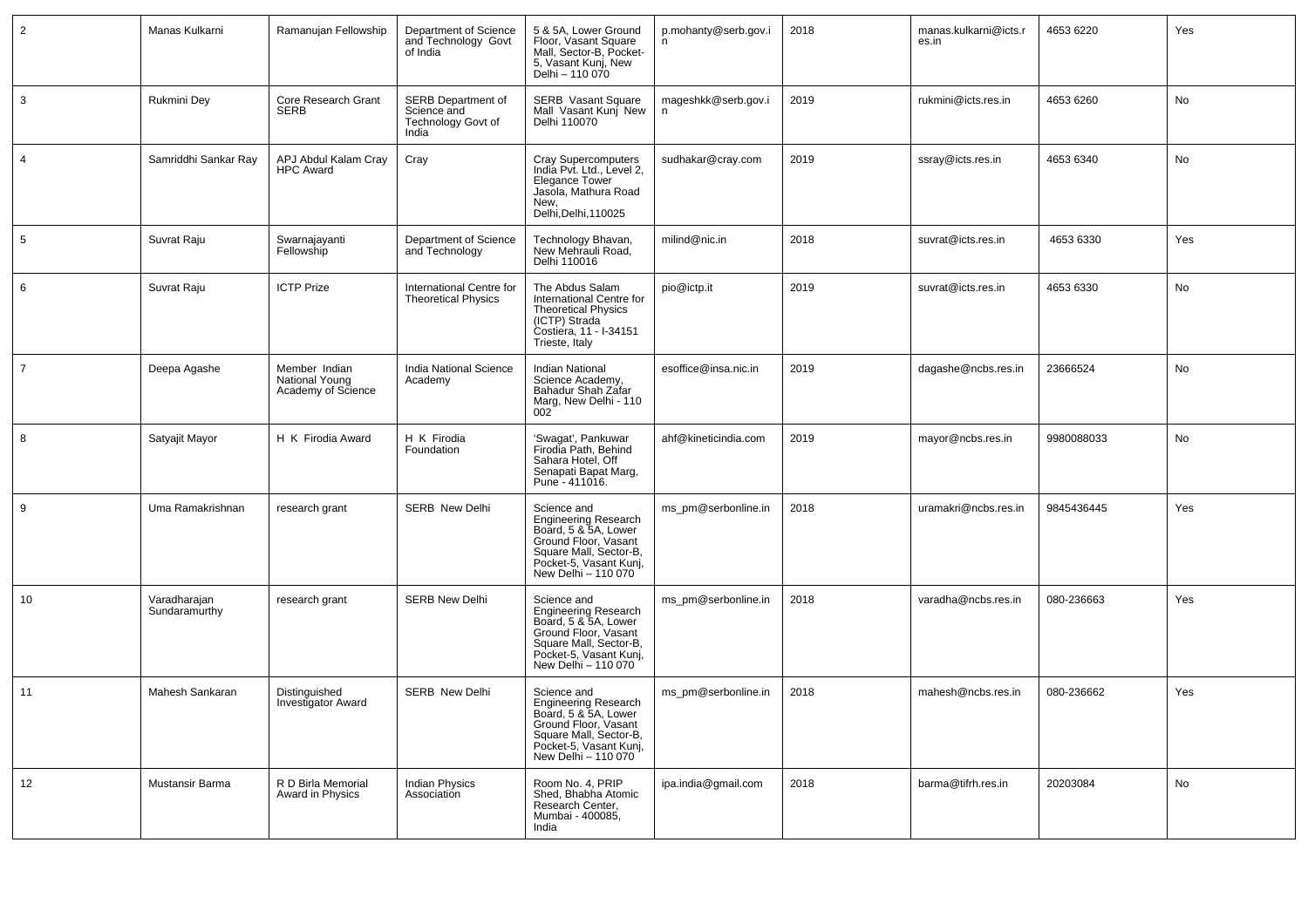| 13 | Manish Jaiswal          | Ramalingaswami Re<br>entry Fellowship                        | DBT                                                                     | Department of<br>Biotechnology, 6th-8th<br>Floor, Block 2 CGO<br>Complex, Lodhi Road<br>New Delhi - 110<br>003.India                                                                                                                               | meenakshi29@dbt.nic.                   | 2018 | manish@tifrh.res.in             | 24195025   | Yes |
|----|-------------------------|--------------------------------------------------------------|-------------------------------------------------------------------------|----------------------------------------------------------------------------------------------------------------------------------------------------------------------------------------------------------------------------------------------------|----------------------------------------|------|---------------------------------|------------|-----|
| 14 | Deepa KHushalani        | <b>CRSI Bronze Medal</b>                                     | CRSI Chemical<br>Resarch Society of<br>India                            | CRSI, www.crsi-<br>india.org                                                                                                                                                                                                                       | crsindia1999@gmail.c<br>om             | 2018 | khushalani@tifr.res.in          | 7738645864 | No  |
| 15 | Agnid Banerjee          | Associate of the Indian<br>Academy of Science                | Indian Academy of<br>Sciences                                           | C. V. Raman Avenue<br>Post Box No. 8005,<br>Raman Research<br>Institute Campus.<br>Sadashivanagar,<br>Bengaluru 560 080                                                                                                                            | office@ias.ac.in                       | 2018 | agnid@tifrbng.res.in            | 080-669537 | No  |
| 16 | Shvam Sundar<br>Ghoshal | <b>NASI Young Scientist</b><br>Award                         | National Academy of<br>Sciences India                                   | 5, Lajpatrai Road,<br>Mumfordganj,<br>Prayagraj (Allahabad) -<br>211002, India                                                                                                                                                                     | nasi.allahabad1@gmai<br>l.com          | 2018 | ghoshal@tifrbg.res.in           | 080-669537 | Yes |
| 17 | K Sandeep               | Fellow of Indian<br><b>National Science</b><br>Academy       | <b>Indian Natinal Science</b><br>Academy                                | Bahadur Shah Zafar<br>Marg New Delhi-110<br>002                                                                                                                                                                                                    | esoffice@insa.nic.in                   | 2018 | sandeep@math.tifrbng<br>.res.in | 080-669537 | No  |
| 18 | G D Veerappa Gowda      | Fellow of the Indian<br>Academy of Sciences                  | Indian Academy of<br>Sciences                                           | C. V. Raman Avenue<br>Post Box No. 8005,<br>Raman Research<br>Institute Campus,<br>Sadashivanagar,<br>Bengaluru 560 080                                                                                                                            | office@ias.ac.in                       | 2018 | gowda@math.tifrbng.r<br>es.in   | 080-669537 | No  |
| 19 | K Sandeep               | Fellow of the Indian<br>Academy of Sciences                  | Indian Academy of<br>Sciences                                           | "C. V. Raman Avenue<br>Post Box No. 8005,<br>Raman Research<br>Institute Campus,<br>Sadashivanagar,<br>Bengaluru 560 080 "                                                                                                                         | office@ias.ac.in                       | 2018 | sandeep@math.tifrbng<br>.res.in | 080-669537 | No  |
| 20 | Ruta Kale               | Helena Kluyver<br>Fellowship                                 | <b>ASTRON</b>                                                           | Dwingeloo, The<br>Netherlands                                                                                                                                                                                                                      | helenakluyver@astron.<br>nl            | 2019 | ruta@ncra.tifr.res.in           | 20-2571923 | Yes |
| 21 | Nissim Kanekar          | Fellowship Indian<br>Academy of Sciences                     | Indian Academy of<br>Sciences                                           | C. V. Raman Avenue<br>Post Box No. 8005,<br>Raman Research<br>Institute Campus,<br>Sadashivanagar,<br>Bengaluru 560 080                                                                                                                            | office@ias.ac.in                       | 2018 | nkanekar@ncra.tifr.res<br>.in   | 20-2571924 | Yes |
| 22 | Dharam Vir Lal          | Visitor programme of<br>the sixth AO of AHEAD                | European Union                                                          | IRA-INAF, Bologna,<br>Italy                                                                                                                                                                                                                        | imt@ua.es                              | 2018 | dharam@ncra.tifr.res.i<br>n     | 20-2571924 | No  |
| 23 | Aniket Sule             | ASIs Zubin Kembhavi<br>Award for Astronomy<br>Popularisation | <b>Astronomical Society</b><br>of India                                 | "Secretary, ASI,<br>National Centre for<br>Radio Astrophysics -<br>Tata Institute of<br>Fundamental<br>Research, Pune Pune<br>University Campus,<br>Spicer College Road,<br>Opp. Botanical<br>Garden, Ganeshkhind,<br>Pune, Maharashtra<br>411007" | secretary@astron-<br>soc.in            | 2018 | anikets@hbcse.tifr.res.<br>in   | 9820273239 | No  |
| 24 | Aniket Sule             | <b>Tarun Tejankit</b>                                        | Loksatta                                                                | Loksatta Office,<br>Express Tower,<br>Nariman Point,<br>Mumbai - 400021.                                                                                                                                                                           | taruntejankit@gmail.co<br>m            | 2018 | taruntejankit@gmail.co<br>m     | 9820273239 | No  |
| 25 | Rajesh Ladher           | research grant                                               | Action on Hearing Loss<br>Royal National Institute<br>of Deaf People UK | Roval National Institute<br>of Deaf People,<br>London, UK                                                                                                                                                                                          | informationline@hearin<br>gloss.org.uk | 2018 | rajladher@ncbs.res.in           | 23666001   | Yes |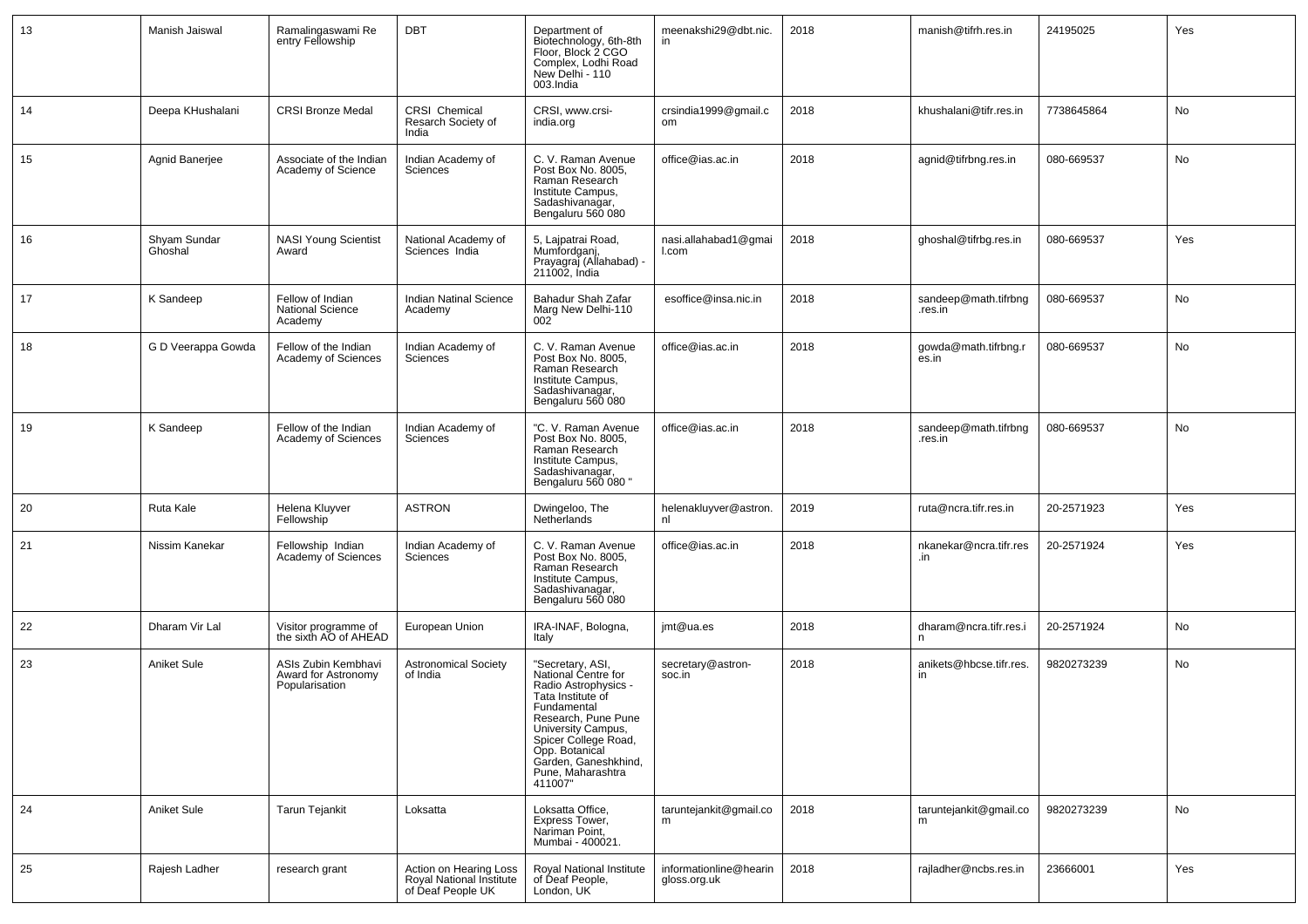| 26           | Rajesh Ladher                                                                                                | SERB research grant                    | <b>SERB New Delhi</b>                             | Science and<br><b>Engineering Research</b><br>Board, 5 & 5A, Lower<br>Ground Floor, Vasant<br>Square Mall, Sector-B,<br>Pocket-5, Vasant Kunj,<br>New Delhi - 110 070 | ms pm@serbonline.in                                                                                                                                                                                                                                                                            | 2018                                     | rajladher@ncbs.res.in       | 23666001                          | Yes                           |
|--------------|--------------------------------------------------------------------------------------------------------------|----------------------------------------|---------------------------------------------------|-----------------------------------------------------------------------------------------------------------------------------------------------------------------------|------------------------------------------------------------------------------------------------------------------------------------------------------------------------------------------------------------------------------------------------------------------------------------------------|------------------------------------------|-----------------------------|-----------------------------------|-------------------------------|
| 27           | Uma Ramakrishnan                                                                                             | research grant                         | <b>DBT</b>                                        | 6th-8th Floor, Block 2<br>CGO Complex, Lodhi<br>Road New Delhi - 110<br>003.India                                                                                     | secy@dbt.nic.in                                                                                                                                                                                                                                                                                | 2018                                     | uramakri@ncbs.res.in        | 23666001                          | Yes                           |
| 28           | Shivaprasad P V                                                                                              | research grant                         | <b>DBT</b> New Delhi                              | 6th-8th Floor, Block 2<br>CGO Complex, Lodhi<br>Road New Delhi - 110<br>003.India                                                                                     | secy@dbt.nic.in                                                                                                                                                                                                                                                                                | 2018                                     | shivaprasad@ncbs.res<br>.in | 080-236665                        | Yes                           |
| 29           | R Sowdhamini                                                                                                 | research grant                         | <b>DBT</b> New Delhi                              | 6th-8th Floor, Block 2<br>CGO Complex, Lodhi<br>Road New Delhi - 110<br>003.India                                                                                     | secy@dbt.nic.in                                                                                                                                                                                                                                                                                | 2018                                     | mini@ncbs.res.in            | 9844023670                        | Yes                           |
| 30           | Shashi Thutupalli                                                                                            | research grant                         | <b>HFSP</b>                                       | nternational Human<br><b>Frontier Science</b><br>Program Organization<br>12 quai Saint-Jean, BP<br>10034 67080<br>Strasbourg CEDEX<br>France                          | grant@hfsp.org                                                                                                                                                                                                                                                                                 | 2018                                     | shashi@ncbs.res.in          | 23666001                          | Yes                           |
| 31           | Mustansir Barma                                                                                              | R D Birla Memorial<br>Award in Physics | Indian Physics<br>Association                     | Room No. 4 B.A.R.C.,<br>Trombay, Mumbai,<br>Maharashtra 400085                                                                                                        | ipa.india@gmail.com                                                                                                                                                                                                                                                                            | 2018                                     | barma@tifrh.res.in          | 20203084                          | No                            |
| 32           | Mukund Thattai                                                                                               | second phase Simons<br>grant           | Simons Foundation                                 | Simons Foundation<br>160 Fifth Avenue 7th                                                                                                                             | info@simonsfoundatio<br>n.org                                                                                                                                                                                                                                                                  | 2018                                     | thattai@ncbs.res.in         | 23666001                          | Yes                           |
|              |                                                                                                              |                                        |                                                   | Floor New York New<br>York 10010                                                                                                                                      |                                                                                                                                                                                                                                                                                                |                                          |                             |                                   |                               |
|              | 2. How many students of your institution have won international awards in the previous academic year 2018-19 |                                        |                                                   |                                                                                                                                                                       | 3                                                                                                                                                                                                                                                                                              |                                          |                             |                                   |                               |
| Srno         | Name of the<br>Student/Name of the<br>Team                                                                   | <b>Enrolment Number</b>                | Name of the Award                                 | Name of International<br>Institution/Organisati<br>on from where the<br>award has been<br>received                                                                    | Address of the<br>Agency giving award                                                                                                                                                                                                                                                          | <b>Contact Email ID of</b><br>the Agency | Year of receiving<br>award  | Email ID of the<br>faculty        | Contact no. of the<br>faculty |
| $\mathbf{1}$ | Durgaprasad Karnam                                                                                           | <b>SCED-033</b>                        | <b>APSCE Merit</b><br>Scholarship Travel<br>Award | <b>APSCE Merit</b><br>Scholarship Travel<br>Award                                                                                                                     | Dr. Mas Nida Md.<br>Khambari, Chair<br>(2017-18), APSCE<br>Merit Scholarship for<br>international<br>conference on<br>computers in<br>education, Department<br>of Foundations of<br>Education, Faculty of<br>Educational Studies,<br>Universiti Putra<br>Malaysia, 43400<br>Serdang, Selangor. | khamasnida@upm.edu<br>.my                | 2018                        | durgaprasad@hbcse.tif<br>r.res.in | 9560332834                    |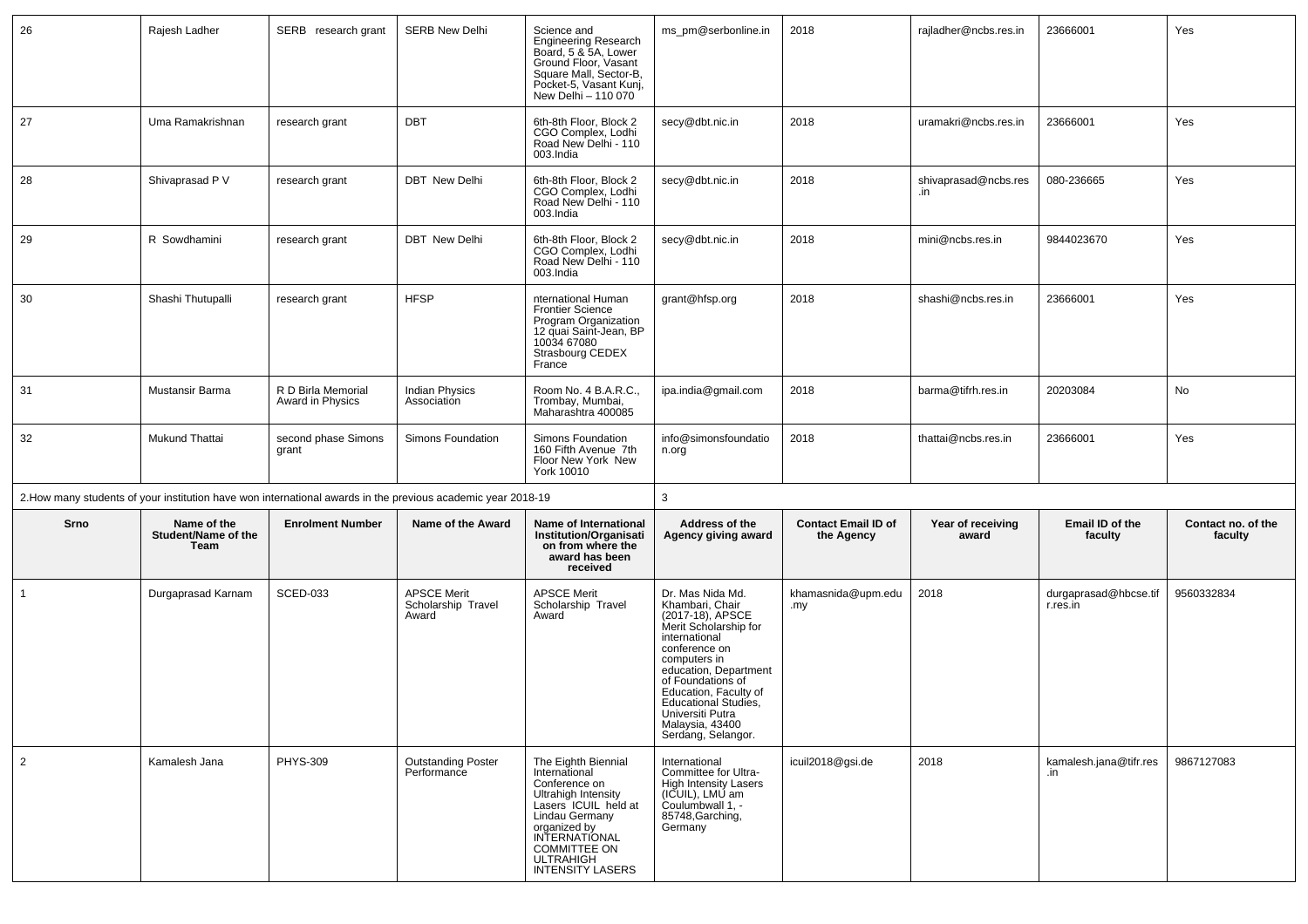| Sumit Bawari | <b>CHEM-116</b> | AwsarDST Hundred<br><b>Best Stories</b> | <b>AWSAR DST</b> | DST, Technology<br>Bhavan, New Mehrauli<br>Road, New Delhi-110<br>016 | connect.awsar@gmail.<br>com | 2018 | sumitb@tifrh.res.in | 46536000 |
|--------------|-----------------|-----------------------------------------|------------------|-----------------------------------------------------------------------|-----------------------------|------|---------------------|----------|
|              |                 |                                         |                  |                                                                       |                             |      |                     |          |

#### **Accreditation**

# **NBA Accreditation**

| ้ำ NBA<br>editation<br>$\sim$ Attual | N<br>.<br>. |
|--------------------------------------|-------------|
|--------------------------------------|-------------|

# **NAAC Accreditation**

| 1. Does your institute have a valid NAAC Accreditation? |            | YES        |             |  |  |  |
|---------------------------------------------------------|------------|------------|-------------|--|--|--|
| Valid from                                              |            | Valid upto | <b>CGPA</b> |  |  |  |
| 02-12-2016                                              | 01-12-2021 |            | 3.68        |  |  |  |

# **ICAR Accreditation**

| $\cdot$ $\cdot$ $\sim$ $\cdot$<br>a valid ICAR Accreditation?<br>∵ institute have a . | NC |
|---------------------------------------------------------------------------------------|----|
|---------------------------------------------------------------------------------------|----|

# **Village Adoption**

| Have your institute adopted any village under Unnat Bharat Scheme? | NO |
|--------------------------------------------------------------------|----|
|                                                                    |    |

# **Faculty Details**

| Srno           | <b>Name</b>                      | Age | Designation            | Gender | Qualification | <b>Experience (In</b><br>Months) | <b>Is Associated</b><br><b>Last Year</b> | Currently<br>working with<br>institution? | <b>Joining Date</b> | <b>Leaving Date</b>      | <b>Association type</b> |
|----------------|----------------------------------|-----|------------------------|--------|---------------|----------------------------------|------------------------------------------|-------------------------------------------|---------------------|--------------------------|-------------------------|
|                | <b>K RAY</b>                     | 54  | Professor              | Male   | Ph.D          | 252                              | Yes                                      | Yes                                       | 06-07-1998          | $\overline{\phantom{a}}$ | Regular                 |
| $\overline{2}$ | KALYANESWAR<br><b>MANDAL</b>     | 42  | Reader                 | Male   | Ph.D          | 39                               | Yes                                      | Yes                                       | 25-05-2016          | $\overline{\phantom{a}}$ | Regular                 |
| 3              | <b>M GUCHAIT</b>                 | 53  | Associate<br>Professor | Male   | Ph.D          | 182                              | Yes                                      | Yes                                       | 05-05-2004          | $\overline{\phantom{a}}$ | Regular                 |
| $\overline{4}$ | K MAITI                          | 51  | Professor              | Male   | Ph.D          | 221                              | Yes                                      | Yes                                       | 16-02-2001          | $\overline{\phantom{a}}$ | Regular                 |
| 5              | <b>KAJARI</b><br><b>MAZUMDAR</b> | 56  | Professor              | Female | Ph.D          | 323                              | Yes                                      | Yes                                       | 01-08-1992          | $\overline{\phantom{a}}$ | Regular                 |
| 6              | <b>MAHENDRA S</b><br>SONAWANE    | 48  | Associate<br>Professor | Male   | Ph.D          | 105                              | Yes                                      | Yes                                       | 11-10-2010          | $\overline{\phantom{a}}$ | Regular                 |
|                | INDRANIL<br>BISWAS               | 51  | Professor              | Male   | Ph.D          | 311                              | Yes                                      | Yes                                       | 22-11-2000          | $\overline{\phantom{a}}$ | Regular                 |
| 8              | K S DAMLE                        | 48  | Professor              | Male   | Ph.D          | 180                              | Yes                                      | Yes                                       | 01-07-2003          | $\overline{\phantom{a}}$ | Regular                 |
| 9              | S K GUPTA                        | 64  | Professor              | Male   | Ph.D          | 492                              | Yes                                      | Yes                                       | 01-08-1978          | $\sim$                   | Regular                 |
| 10             | S K JUNEJA                       | 52  | Professor              | Male   | Ph.D          | 328                              | Yes                                      | Yes                                       | 06-12-2002          | $\overline{\phantom{a}}$ | Regular                 |
| 11             | J SENGUPTA                       | 65  | Professor              | Male   | Ph.D          | 470                              | Yes                                      | No                                        | 01-08-1980          | 30-09-2018               | Regular                 |
| 12             | MAHESH<br>SANKARAN               | 52  | Professor              | Male   | Ph.D          | 281                              | Yes                                      | Yes                                       | 02-02-2009          | $\overline{\phantom{a}}$ | Regular                 |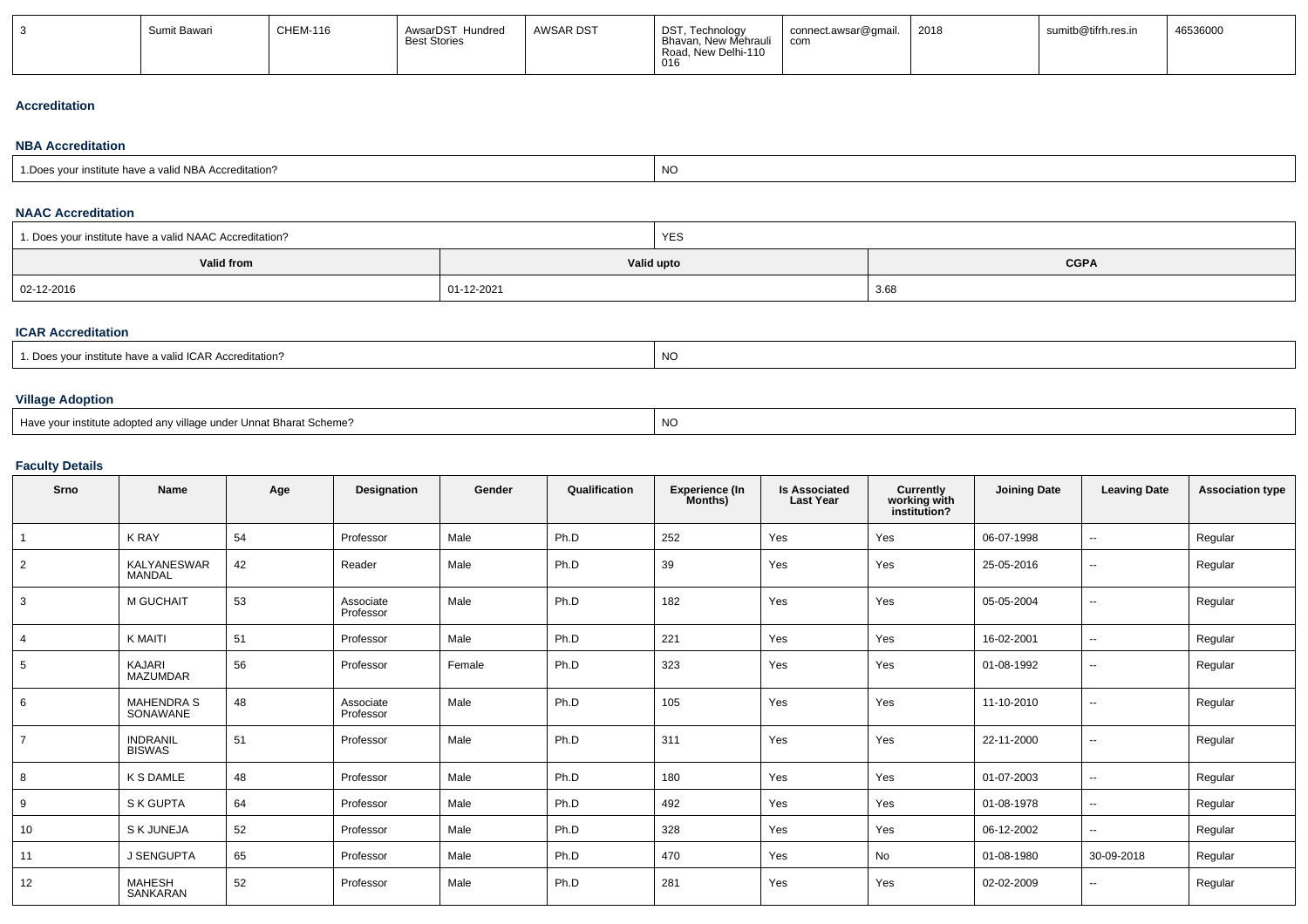| 13  | L RAMALINGAM                          | 35 | Reader                 | Male   | Ph.D | 45  | Yes | Yes | 28-10-2015 | $\overline{\phantom{a}}$ | Regular |
|-----|---------------------------------------|----|------------------------|--------|------|-----|-----|-----|------------|--------------------------|---------|
| 14  | <b>JAYASHREE</b><br><b>RAMADAS</b>    | 64 | Professor              | Female | Ph.D | 475 | Yes | No  | 01-02-1984 | 30-09-2019               | Regular |
| 15  | K SRIDHAR                             | 58 | Professor              | Male   | Ph.D | 288 | Yes | Yes | 14-07-1995 | $\sim$                   | Regular |
| 16  | <b>KARTHIK</b><br>VENKATARAMAN        | 34 | Reader                 | Male   | Ph.D | 78  | Yes | Yes | 02-02-2015 | $\overline{\phantom{a}}$ | Regular |
| 17  | M N VAHIA                             | 62 | Professor              | Male   | Ph.D | 416 | Yes | No  | 01-02-1984 | 30-09-2018               | Regular |
| 18  | MANISH<br><b>JAISWAL</b>              | 43 | Reader                 | Male   | Ph.D | 31  | Yes | Yes | 02-12-2016 | $\overline{\phantom{a}}$ | Regular |
| 19  | HIYAA SINGHEE<br><b>GHOSH</b>         | 41 | Reader                 | Female | Ph.D | 47  | Yes | Yes | 17-08-2015 | $\overline{\phantom{a}}$ | Regular |
| 20  | <b>JAGANNATH</b><br><b>MONDAL</b>     | 36 | Reader                 | Male   | Ph.D | 49  | Yes | Yes | 15-06-2015 | $\overline{\phantom{a}}$ | Regular |
| 21  | <b>KANCHAN GARAI</b>                  | 42 | Reader                 | Male   | Ph.D | 62  | Yes | Yes | 02-05-2014 | $\overline{\phantom{a}}$ | Regular |
| 22  | <b>M K MATHEW</b>                     | 64 | Professor              | Male   | Ph.D | 339 | Yes | Yes | 03-04-1991 | $\sim$                   | Regular |
| 23  | <b>MANAS</b><br>KULKARNI              | 34 | Reader                 | Male   | Ph.D | 61  | Yes | Yes | 25-08-2016 | $\overline{\phantom{a}}$ | Regular |
| 24  | RADHAKRISHNA<br>N                     | 55 | Professor              | Male   | Ph.D | 353 | Yes | Yes | 01-02-1992 | $\overline{\phantom{a}}$ | Regular |
| 25  | <b>JYOTSNA</b><br><b>VIJAPURKAR</b>   | 58 | Associate<br>Professor | Female | Ph.D | 267 | Yes | Yes | 21-10-2003 | $\overline{\phantom{a}}$ | Regular |
| 26  | <b>KRUSHNAMEGH</b><br>J KUNTE         | 45 | Associate<br>Professor | Male   | Ph.D | 90  | Yes | Yes | 02-01-2012 | $\overline{\phantom{a}}$ | Regular |
| 27  | <b>MADAN RAO</b>                      | 59 | Professor              | Male   | Ph.D | 183 | Yes | Yes | 01-04-2016 | $\sim$                   | Regular |
| -28 | MITHILESH<br>MISHRA                   | 45 | Reader                 | Male   | Ph.D | 60  | Yes | Yes | 04-07-2014 | $\overline{\phantom{a}}$ | Regular |
| 29  | J N CHENGALUR                         | 54 | Professor              | Male   | Ph.D | 303 | Yes | Yes | 26-07-1996 | $\overline{\phantom{a}}$ | Regular |
| 30  | <b>JYOTISHMAN</b><br><b>DASGUPTA</b>  | 41 | Associate<br>Professor | Male   | Ph.D | 113 | Yes | Yes | 22-02-2010 | $\overline{\phantom{a}}$ | Regular |
| 31  | K SUBRAMANIAM                         | 55 | Professor              | Male   | Ph.D | 341 | Yes | Yes | 01-02-1996 | $\overline{\phantom{a}}$ | Regular |
| 32  | <b>KRISHNA KUMAR</b><br><b>MISHRA</b> | 53 | Professor              | Male   | Ph.D | 253 | Yes | Yes | 01-08-1999 | $\overline{\phantom{a}}$ | Regular |
| 33  | MANOJ<br>PURAVANKARA                  | 46 | Associate<br>Professor | Male   | Ph.D | 83  | Yes | Yes | 20-08-2013 | $\sim$                   | Regular |
| 34  | J ROY                                 | 40 | Reader                 | Male   | Ph.D | 182 | Yes | Yes | 18-05-2004 | $\overline{\phantom{a}}$ | Regular |
| 35  | K R<br>VINOTHKUMAR                    | 42 | Reader                 | Male   | Ph.D | 59  | Yes | Yes | 06-07-2017 | $\overline{\phantom{a}}$ | Regular |
| 36  | K<br>VIJAYRAGHAVAN                    | 65 | Professor              | Male   | Ph.D | 373 | Yes | No  | 04-01-1988 | 28-02-2019               | Regular |
| 37  | L C TRIBEDI                           | 56 | Professor              | Male   | Ph.D | 305 | Yes | Yes | 01-02-1994 | $\overline{\phantom{a}}$ | Regular |
| 38  | <b>MAHAN MJ</b>                       | 51 | Professor              | Male   | Ph.D | 44  | Yes | Yes | 16-11-2015 | $\overline{\phantom{a}}$ | Regular |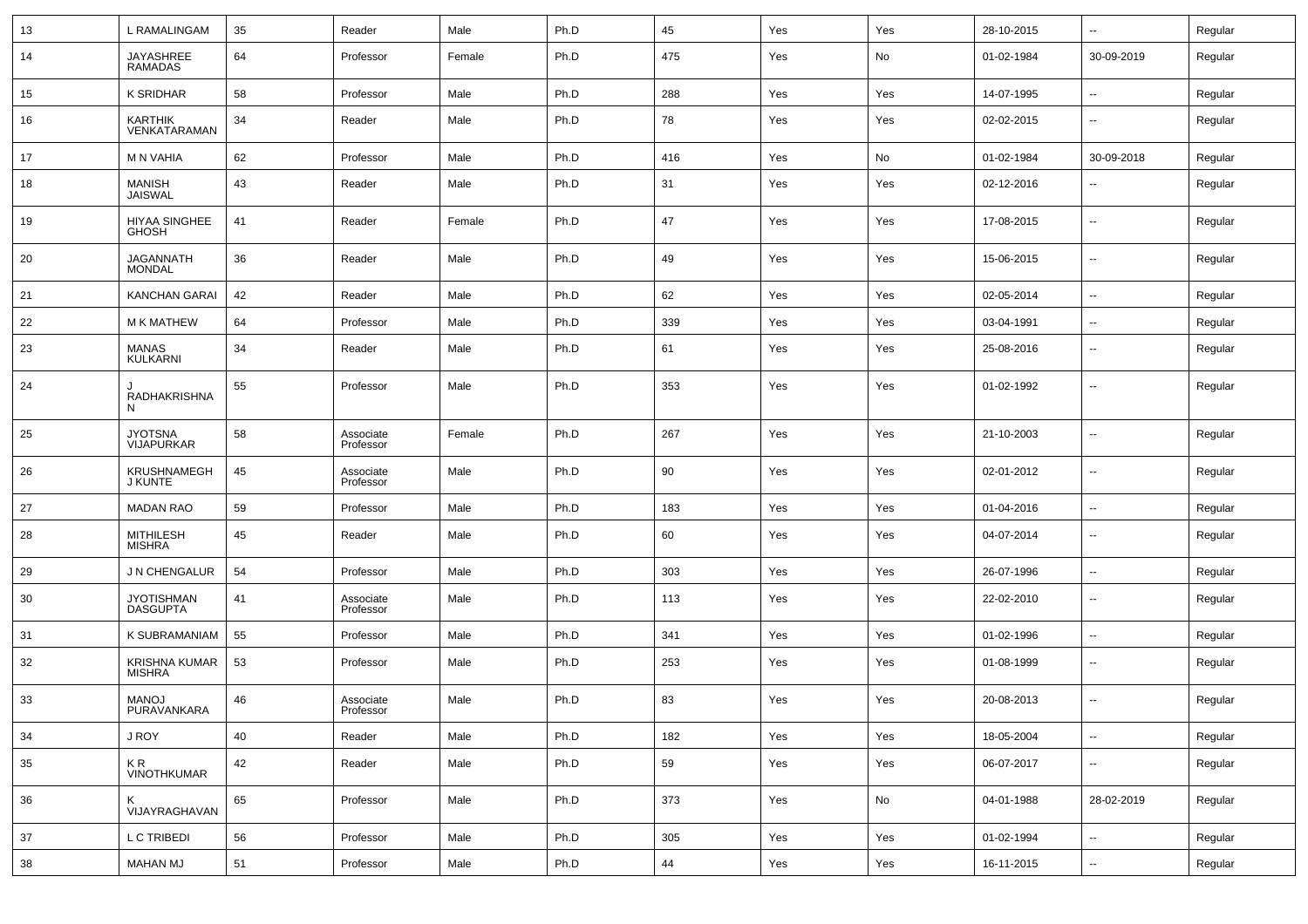| 39 | <b>MONIKA VIG</b>            | 44 | Associate<br>Professor | Female | Ph.D | 69  | Yes | Yes | 10-07-2017 | $\overline{\phantom{a}}$ | Regular |
|----|------------------------------|----|------------------------|--------|------|-----|-----|-----|------------|--------------------------|---------|
| 40 | <b>IMRAN H BISWAS</b>        | 38 | Reader                 | Male   | Ph.D | 113 | Yes | Yes | 01-02-2010 | $\ddotsc$                | Regular |
| 41 | JAYANT B<br><b>UDGAONKAR</b> | 59 | Professor              | Male   | Ph.D | 353 | Yes | Yes | 01-02-1990 | $\overline{\phantom{a}}$ | Regular |
| 42 | <b>K SANDEEP</b>             | 46 | Professor              | Male   | Ph.D | 179 | Yes | Yes | 02-08-2004 | $\overline{\phantom{a}}$ | Regular |
| 43 | KANDALA V<br>RAMANACHARI     | 65 | Professor              | Male   | Ph.D | 434 | Yes | No  | 02-05-1983 | 28-02-2019               | Regular |
| 44 | м<br>KRISHNAMURTH            | 50 | Professor              | Male   | Ph.D | 253 | Yes | Yes | 16-06-1998 | $\overline{\phantom{a}}$ | Regular |
| 45 | MANDAR M<br><b>DESHMUKH</b>  | 44 | Professor              | Male   | Ph.D | 162 | Yes | Yes | 05-01-2006 | --                       | Regular |
| 46 | <b>MUKUND</b><br>THATTAI     | 42 | Associate<br>Professor | Male   | Ph.D | 191 | Yes | Yes | 30-08-2004 | $\overline{\phantom{a}}$ | Regular |
| 47 | <b>NITIN NITSURE</b>         | 61 | Professor              | Male   | Ph.D | 455 | Yes | Yes | 01-08-1981 | ۰.                       | Regular |
| 48 | PK.<br>SHRINIVASAN           | 48 | Professor              | Male   | Ph.D | 209 | Yes | Yes | 01-02-2002 | $\overline{\phantom{a}}$ | Regular |
| 49 | <b>SAUMEN DATTA</b>          | 49 | Associate<br>Professor | Male   | Ph.D | 153 | Yes | Yes | 17-10-2006 | $\overline{\phantom{a}}$ | Regular |
| 50 | SHRAVAN M<br>HANASOGE        | 38 | Associate<br>Professor | Male   | Ph.D | 68  | Yes | Yes | 15-11-2013 | $\overline{\phantom{a}}$ | Regular |
| 51 | T N NARAYANAN                | 36 | Reader                 | Male   | Ph.D | 77  | Yes | Yes | 13-10-2014 | $\overline{\phantom{a}}$ | Regular |
| 52 | <b>NISSIM</b><br>KANEKAR     | 45 | Professor              | Male   | Ph.D | 118 | Yes | Yes | 14-09-2009 | $\overline{\phantom{a}}$ | Regular |
| 53 | P K PANDYA                   | 61 | Professor              | Male   | Ph.D | 377 | Yes | Yes | 01-02-1988 | $\sim$                   | Regular |
| 54 | SATYAJIT<br><b>MAYOR</b>     | 56 | Professor              | Male   | Ph.D | 286 | Yes | Yes | 12-09-1995 | $\overline{\phantom{a}}$ | Regular |
| 55 | <b>SUVRAT RAJU</b>           | 37 | Associate<br>Professor | Male   | Ph.D | 118 | Yes | Yes | 18-09-2012 | $\overline{\phantom{a}}$ | Regular |
| 56 | N KRISHNAN                   | 58 | Reader                 | Male   | Ph.D | 353 | Yes | Yes | 01-02-1990 | $\overline{\phantom{a}}$ | Regular |
| 57 | P K JOSHI                    | 53 | Reader                 | Male   | Ph.D | 296 | Yes | Yes | 02-06-1997 | $\overline{\phantom{a}}$ | Regular |
| 58 | PALLAB BASU                  | 41 | Reader                 | Male   | Ph.D | 76  | Yes | No  | 14-03-2013 | 11-05-2019               | Regular |
| 59 | SHANKAR<br>GHOSH             | 44 | Professor              | Male   | Ph.D | 167 | Yes | Yes | 05-08-2005 | $\overline{\phantom{a}}$ | Regular |
| 60 | SURAJIT<br>SENGUPTA          | 56 | Professor              | Male   | Ph.D | 233 | Yes | Yes | 03-04-2012 | $\overline{\phantom{a}}$ | Regular |
| 61 | <b>TAMAL DAS</b>             | 37 | Reader                 | Male   | Ph.D | 32  | Yes | Yes | 01-11-2016 | $\overline{\phantom{a}}$ | Regular |
| 62 | N FAKHRUDDIN                 | 54 | Associate<br>Professor | Male   | Ph.D | 225 | Yes | Yes | 03-10-2000 | ۰.                       | Regular |
| 63 | P V<br>SHIVAPRASAD           | 45 | Professor              | Male   | Ph.D | 79  | Yes | Yes | 10-12-2012 | ۰.                       | Regular |
| 64 | RAYCHAUDHURI                 | 47 | Professor              | Male   | Ph.D | 203 | Yes | Yes | 19-08-2002 | ۰.                       | Regular |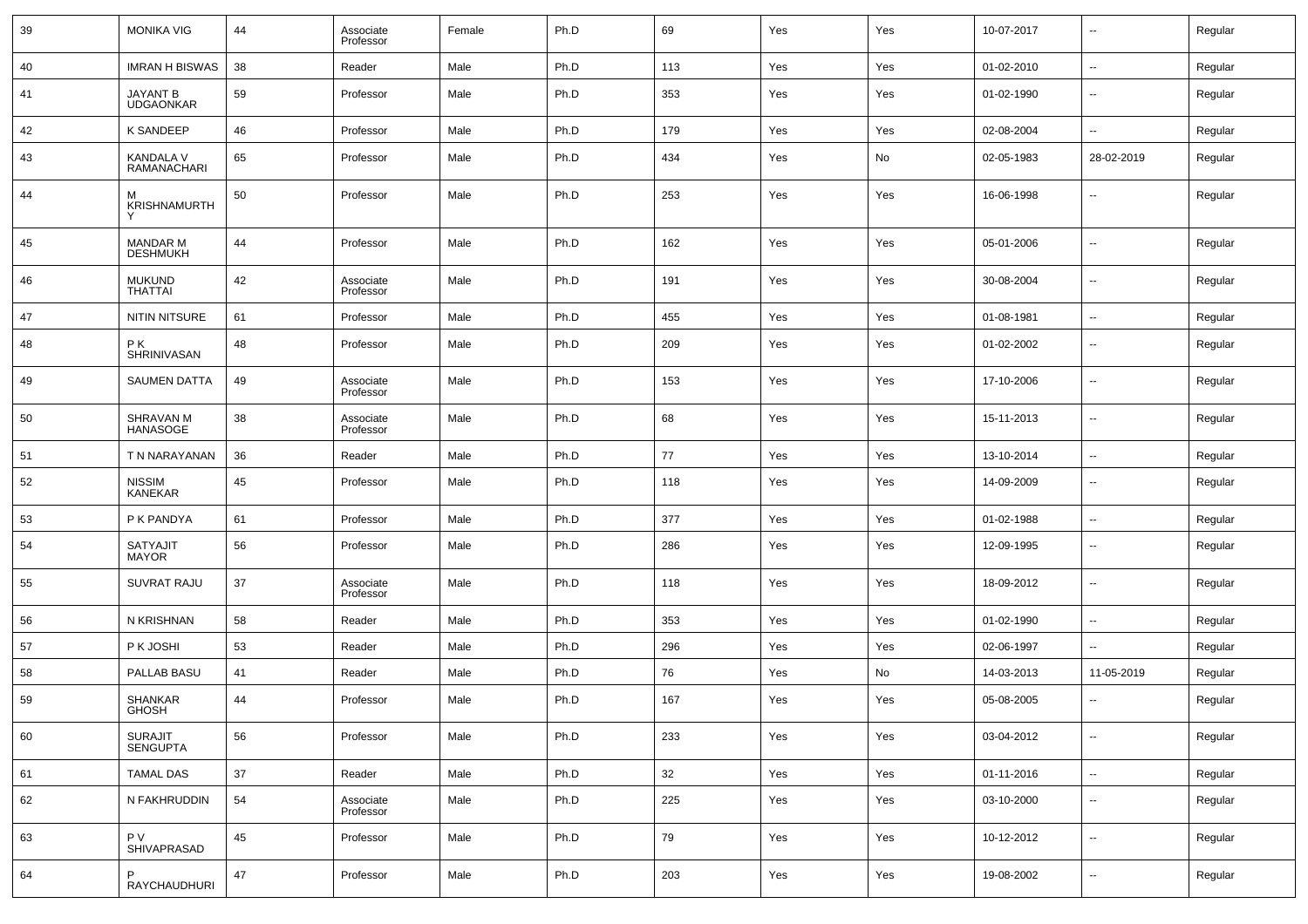| 65 | SHACHI <sub>S</sub><br>GOSAVI                | 45 | Associate<br>Professor | Male   | Ph.D | 114 | Yes | Yes | 01-11-2010 | $\overline{\phantom{a}}$ | Regular |
|----|----------------------------------------------|----|------------------------|--------|------|-----|-----|-----|------------|--------------------------|---------|
| 66 | <b>SUDIP</b><br>BHATTACHARYY<br>A            | 45 | Associate<br>Professor | Male   | Ph.D | 140 | Yes | Yes | 27-11-2007 | $\overline{\phantom{a}}$ | Regular |
| 67 | T P SINGH                                    | 57 | Professor              | Male   | Ph.D | 359 | Yes | Yes | 01-08-1989 | $\sim$                   | Regular |
| 68 | R SRIDHARAN                                  | 52 | Associate<br>Professor | Male   | Ph.D | 281 | Yes | Yes | 01-02-1996 | $\overline{\phantom{a}}$ | Regular |
| 69 | C S RAJAN                                    | 58 | Professor              | Male   | Ph.D | 317 | Yes | Yes | 01-02-1993 | $\sim$                   | Regular |
| 70 | R SENSARMA                                   | 40 | Associate<br>Professor | Male   | Ph.D | 82  | Yes | Yes | 04-09-2012 | $\overline{\phantom{a}}$ | Regular |
| 71 | CHANDRASEKHA<br>R                            | 60 | Professor              | Male   | Ph.D | 273 | Yes | Yes | 19-06-2017 | $\overline{\phantom{a}}$ | Regular |
| 72 | DEEPA AGASHE                                 | 36 | Reader                 | Female | Ph.D | 135 | Yes | Yes | 02-04-2012 | $\sim$                   | Regular |
| 73 | R PALIT                                      | 45 | Professor              | Male   | Ph.D | 185 | Yes | Yes | 26-02-2004 | $\overline{\phantom{a}}$ | Regular |
| 74 | AMITAVA<br><b>BHATTACHARYA</b>               | 42 | Reader                 | Male   | Ph.D | 131 | Yes | Yes | 21-08-2008 | $\overline{\phantom{a}}$ | Regular |
| 75 | <b>ADISH DANI</b>                            | 44 | Reader                 | Male   | Ph.D | 72  | Yes | Yes | 17-07-2017 | $\sim$                   | Regular |
| 76 | AGNID<br><b>BANERJEE</b>                     | 31 | Reader                 | Male   | Ph.D | 61  | Yes | Yes | 20-06-2016 | $\overline{\phantom{a}}$ | Regular |
| 77 | AMLENDU<br><b>KRISHNA</b>                    | 47 | Associate<br>Professor | Male   | Ph.D | 180 | Yes | Yes | 21-07-2004 | $\overline{\phantom{a}}$ | Regular |
| 78 | SUGRA ISHAQ<br>CHUNAWALA                     | 57 | Professor              | Female | Ph.D | 305 | Yes | Yes | 01-02-1994 | $\overline{\phantom{a}}$ | Regular |
| 79 | PRITHWIJIT DE                                | 42 | Reader                 | Male   | Ph.D | 123 | Yes | Yes | 16-04-2010 | $\overline{\phantom{a}}$ | Regular |
| 80 | <b>VIVEK</b><br><b>POLSHETTIWAR</b>          | 40 | Associate<br>Professor | Male   | Ph.D | 73  | Yes | Yes | 03-06-2013 | $\overline{\phantom{a}}$ | Regular |
| 81 | PRAVEEN C                                    | 43 | Associate<br>Professor | Male   | Ph.D | 131 | Yes | Yes | 06-08-2008 | $\overline{\phantom{a}}$ | Regular |
| 82 | TIRTHANKAR<br><b>ROY</b><br><b>CHOUDHURY</b> | 44 | Associate<br>Professor | Male   | Ph.D | 103 | Yes | Yes | 12-03-2012 | $\overline{\phantom{a}}$ | Regular |
| 83 | C H ISHWARA<br><b>CHANDRA</b>                | 49 | Associate<br>Professor | Male   | Ph.D | 205 | Yes | Yes | 03-06-2002 | $\overline{\phantom{a}}$ | Regular |
| 84 | <b>PRASAD S</b><br>PERLEKAR                  | 37 | Reader                 | Male   | Ph.D | 80  | Yes | Yes | 04-03-2013 | $\overline{\phantom{a}}$ | Regular |
| 85 | A S<br>VASUDEVAMURT<br>HY                    | 61 | Professor              | Male   | Ph.D | 455 | Yes | No  | 01-08-1981 | 30-09-2019               | Regular |
| 86 | A N Nair                                     | 48 | Associate<br>Professor | Male   | Ph.D | 262 | Yes | Yes | 02-09-1997 | $\overline{\phantom{a}}$ | Regular |
| 87 | A R Rao                                      | 65 | Professor              | Male   | Ph.D | 478 | Yes | No  | 01-08-1979 | 30-06-2019               | Regular |
| 88 | A<br>SANKARANARAY<br>ANAN                    | 58 | Professor              | Male   | Ph.D | 365 | Yes | Yes | 01-02-1989 | $\overline{\phantom{a}}$ | Regular |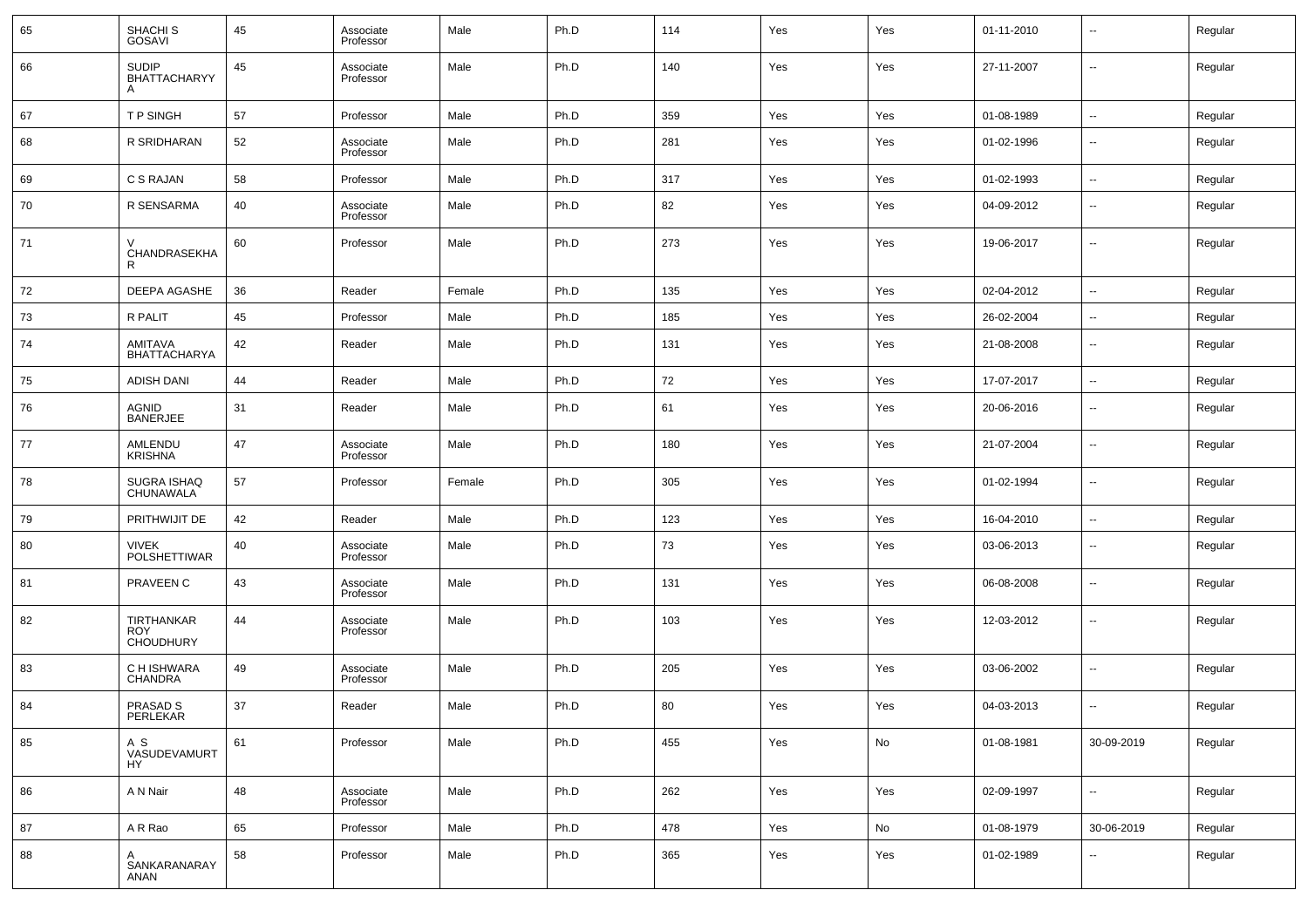| 89  | <b>MYTHILI</b><br><b>RAMASWAMY</b>     | 65 | Professor              | Female | Ph.D | 490    | Yes | No  | 01-08-1978 | 30-06-2019               | Regular |
|-----|----------------------------------------|----|------------------------|--------|------|--------|-----|-----|------------|--------------------------|---------|
| 90  | P K MADHU                              | 50 | Professor              | Male   | Ph.D | 198    | Yes | Yes | 02-05-2003 | $\overline{\phantom{a}}$ | Regular |
| 91  | <b>BHAL CHANDRA</b><br><b>JOSHI</b>    | 56 | Associate<br>Professor | Male   | Ph.D | 397    | Yes | Yes | 13-01-1993 | н.                       | Regular |
| 92  | RAHUL VAZE                             | 38 | Reader                 | Male   | Ph.D | 140    | Yes | Yes | 01-10-2009 | −−                       | Regular |
| 93  | <b>GOBINDA</b><br><b>MAJUMDER</b>      | 52 | Professor              | Male   | Ph.D | 223    | Yes | Yes | 01-12-2000 | --                       | Regular |
| 94  | <b>G RAVINDRA</b><br><b>KUMAR</b>      | 58 | Professor              | Male   | Ph.D | 331    | Yes | Yes | 01-08-1993 | --                       | Regular |
| 95  | <b>RANABIR DAS</b>                     | 42 | Reader                 | Male   | Ph.D | 65     | Yes | Yes | 27-02-2014 | --                       | Regular |
| 96  | Y I HOLLA                              | 46 | Associate<br>Professor | Male   | Ph.D | 201    | Yes | Yes | 17-10-2002 | $\overline{\phantom{a}}$ | Regular |
| 97  | SREERUP<br>RAYCHAUDHURI                | 56 | Professor              | Male   | Ph.D | 242    | Yes | Yes | 12-12-2007 | $\overline{\phantom{a}}$ | Regular |
| 98  | <b>SHYAM SUNDAR</b><br><b>GHOSHAL</b>  | 34 | Reader                 | Male   | Ph.D | 32     | Yes | Yes | 07-11-2016 | $\overline{\phantom{a}}$ | Regular |
| 99  | SMARAJIT<br>KARMAKAR                   | 39 | Associate<br>Professor | Male   | Ph.D | 80     | Yes | Yes | 01-11-2012 | $\overline{\phantom{a}}$ | Regular |
| 100 | SRI RAMA KOTI A                        | 43 | Associate<br>Professor | Male   | Ph.D | 137    | Yes | Yes | 13-02-2008 | $\overline{\phantom{a}}$ | Regular |
| 101 | P L PAULOSE                            | 59 | Professor              | Male   | Ph.D | 377    | Yes | Yes | 01-02-1988 | ÷.                       | Regular |
| 102 | <b>SHANNON B</b><br><b>OLSSON</b>      | 42 | Associate<br>Professor | Female | Ph.D | 110    | Yes | Yes | 30-05-2014 | --                       | Regular |
| 103 | DIVYA OBEROI                           | 49 | Reader                 | Male   | Ph.D | 89     | Yes | Yes | 24-02-2012 | Ξ.                       | Regular |
| 104 | <b>UJJWAL KOLEY</b>                    | 36 | Reader                 | Male   | Ph.D | 62     | Yes | Yes | 02-05-2014 | --                       | Regular |
| 105 | D KHUSHALANI                           | 48 | Associate<br>Professor | Female | Ph.D | 182    | Yes | Yes | 27-05-2004 | $\overline{\phantom{a}}$ | Regular |
| 106 | Rajesh B<br>KHAPARDE                   | 47 | Reader                 | Male   | Ph.D | 204    | Yes | Yes | 09-01-2003 | $\overline{\phantom{a}}$ | Regular |
| 107 | <b>V R CHITNIS</b>                     | 54 | Reader                 | Female | Ph.D | 235    | Yes | Yes | 27-12-1999 | ÷.                       | Regular |
| 108 | <b>ABHISHEK DHAR</b>                   | 48 | Professor              | Male   | Ph.D | 101    | Yes | Yes | 11-06-2012 | --                       | Regular |
| 109 | AMIT S APTE                            | 45 | Associate<br>Professor | Male   | Ph.D | 152    | Yes | Yes | 24-07-2007 | --                       | Regular |
| 110 | ANIKET P SULE                          | 39 | Reader                 | Male   | Ph.D | 148    | Yes | Yes | 01-11-2007 | --                       | Regular |
| 111 | ANISH GHOSH                            | 39 | Associate<br>Professor | Male   | Ph.D | 65     | Yes | Yes | 10-02-2014 | Ξ.                       | Regular |
| 112 | SUBHASHIS ROY                          | 47 | Reader                 | Male   | Ph.D | 141    | Yes | Yes | 30-10-2007 | Ξ.                       | Regular |
| 113 | SUSHIL A<br>MUJUMDAR                   | 44 | Associate<br>Professor | Male   | Ph.D | 155    | Yes | Yes | 21-08-2006 | н.                       | Regular |
| 114 | <b>VAIBHAV S</b><br><b>PRABHUDESAI</b> | 41 | Associate<br>Professor | Male   | Ph.D | 104    | Yes | Yes | 04-11-2010 | $\sim$                   | Regular |
| 115 | PREETI KHARB                           | 45 | Reader                 | Female | Ph.D | $34\,$ | Yes | Yes | 26-09-2016 | н,                       | Regular |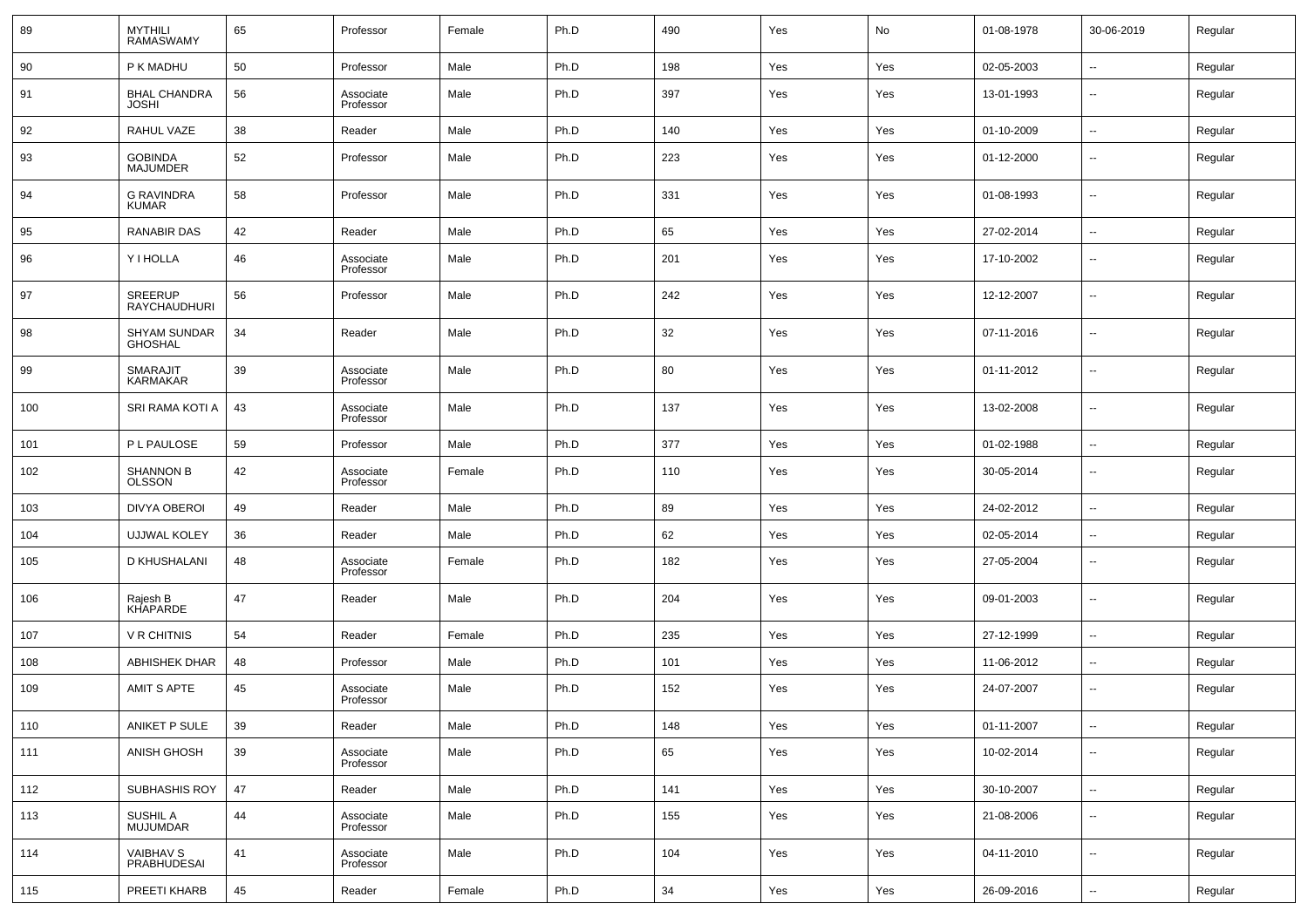| 116 | V S NANAL                             | 52 | Professor              | Female | Ph.D | 253      | Yes | Yes | 02-06-1998 | $\overline{\phantom{a}}$ | Regular |
|-----|---------------------------------------|----|------------------------|--------|------|----------|-----|-----|------------|--------------------------|---------|
| 117 | R R VARTAK                            | 56 | Associate<br>Professor | Female | Ph.D | 213      | Yes | Yes | 05-10-2001 | $\overline{\phantom{a}}$ | Regular |
| 118 | V A VAIDYA                            | 48 | Professor              | Female | Ph.D | 232      | Yes | Yes | 13-03-2000 | $\ddotsc$                | Regular |
| 119 | S MAZUMDAR                            | 58 | Professor              | Male   | Ph.D | 347      | Yes | Yes | 01-08-1990 | ц,                       | Regular |
| 120 | S K GHOSH                             | 63 | Professor              | Male   | Ph.D | 514      | Yes | Yes | 02-08-1976 | $\sim$                   | Regular |
| 121 | S K ROUSHON                           | 50 | Associate<br>Professor | Male   | Ph.D | 230      | Yes | Yes | 01-05-2000 | $\overline{\phantom{a}}$ | Regular |
| 122 | S MINWALLA                            | 47 | Professor              | Male   | Ph.D | 179      | Yes | Yes | 11-08-2004 | $\overline{\phantom{a}}$ | Regular |
| 123 | ΤN<br>VENKATARAMAN<br>A               | 61 | Professor              | Male   | Ph.D | 467      | Yes | Yes | 01-08-1980 | $\sim$                   | Regular |
| 124 | N RAJA                                | 53 | Reader                 | Male   | Ph.D | 221      | Yes | Yes | 01-02-2001 | $\overline{\phantom{a}}$ | Regular |
| 125 | <b>VIPIN AGARWAL</b>                  | 38 | Reader                 | Male   | Ph.D | 93       | Yes | Yes | 05-05-2015 | $\overline{\phantom{a}}$ | Regular |
| 126 | R SOWDHAMINI                          | 55 | Professor              | Female | Ph.D | 252      | Yes | Yes | 27-07-1998 | $\overline{\phantom{a}}$ | Regular |
| 127 | VIKRAM<br>TRIPATHI                    | 45 | Professor              | Male   | Ph.D | 154      | Yes | Yes | 04-09-2006 | $\overline{\phantom{a}}$ | Regular |
| 128 | DIPENDRA<br>PRASAD                    | 60 | Professor              | Male   | Ph.D | 199      | Yes | Yes | 03-12-2002 | --                       | Regular |
| 129 | <b>RAGHU</b><br>PADINJAT              | 50 | Professor              | Male   | Ph.D | 156      | Yes | Yes | 05-07-2010 | $\overline{\phantom{a}}$ | Regular |
| 130 | <b>VIJAY K</b><br><b>KRISHNAMURTH</b> | 37 | Reader                 | Male   | Ph.D | 55       | Yes | Yes | 01-12-2014 | $\overline{\phantom{a}}$ | Regular |
| 131 | SANDEEP<br><b>KRISHNA</b>             | 42 | Associate<br>Professor | Male   | Ph.D | 184      | Yes | Yes | 17-03-2010 | $\overline{\phantom{a}}$ | Regular |
| 132 | S S PRABHU                            | 50 | Associate<br>Professor | Male   | Ph.D | 252      | Yes | Yes | 29-06-1998 | $\overline{\phantom{a}}$ | Regular |
| 133 | S S RAY                               | 37 | Reader                 | Male   | Ph.D | 48       | Yes | Yes | 01-07-2015 | $\sim$                   | Regular |
| 134 | SANDEEP V<br>VARMA                    | 37 | Reader                 | Male   | Ph.D | 83       | Yes | Yes | 31-08-2012 | $\overline{\phantom{a}}$ | Regular |
| 135 | P AYYUB                               | 62 | Professor              | Male   | Ph.D | 383      | Yes | No  | 01-08-1987 | 31-03-2019               | Regular |
| 136 | <b>G NAGARJUNA</b>                    | 58 | Associate<br>Professor | Male   | Ph.D | 309      | Yes | Yes | 01-02-1997 | $\overline{\phantom{a}}$ | Regular |
| 137 | UMANG<br>BHASKAR                      | 37 | Reader                 | Male   | Ph.D | $\bf 71$ | Yes | Yes | 01-06-2015 | --                       | Regular |
| 138 | <b>G D VEERAPPA</b><br><b>GOWDA</b>   | 64 | Professor              | Male   | Ph.D | 455      | Yes | Yes | 01-08-1981 | $\sim$                   | Regular |
| 139 | RADHIKA<br>GANAPATHY                  | 37 | Reader                 | Female | Ph.D | 47       | Yes | No  | 15-07-2015 | 08-07-2019               | Regular |
| 140 | VARADHARAJAN<br><b>SUNDARMURTH</b>    | 43 | Reader                 | Male   | Ph.D | 62       | Yes | Yes | 01-05-2014 | $\ddotsc$                | Regular |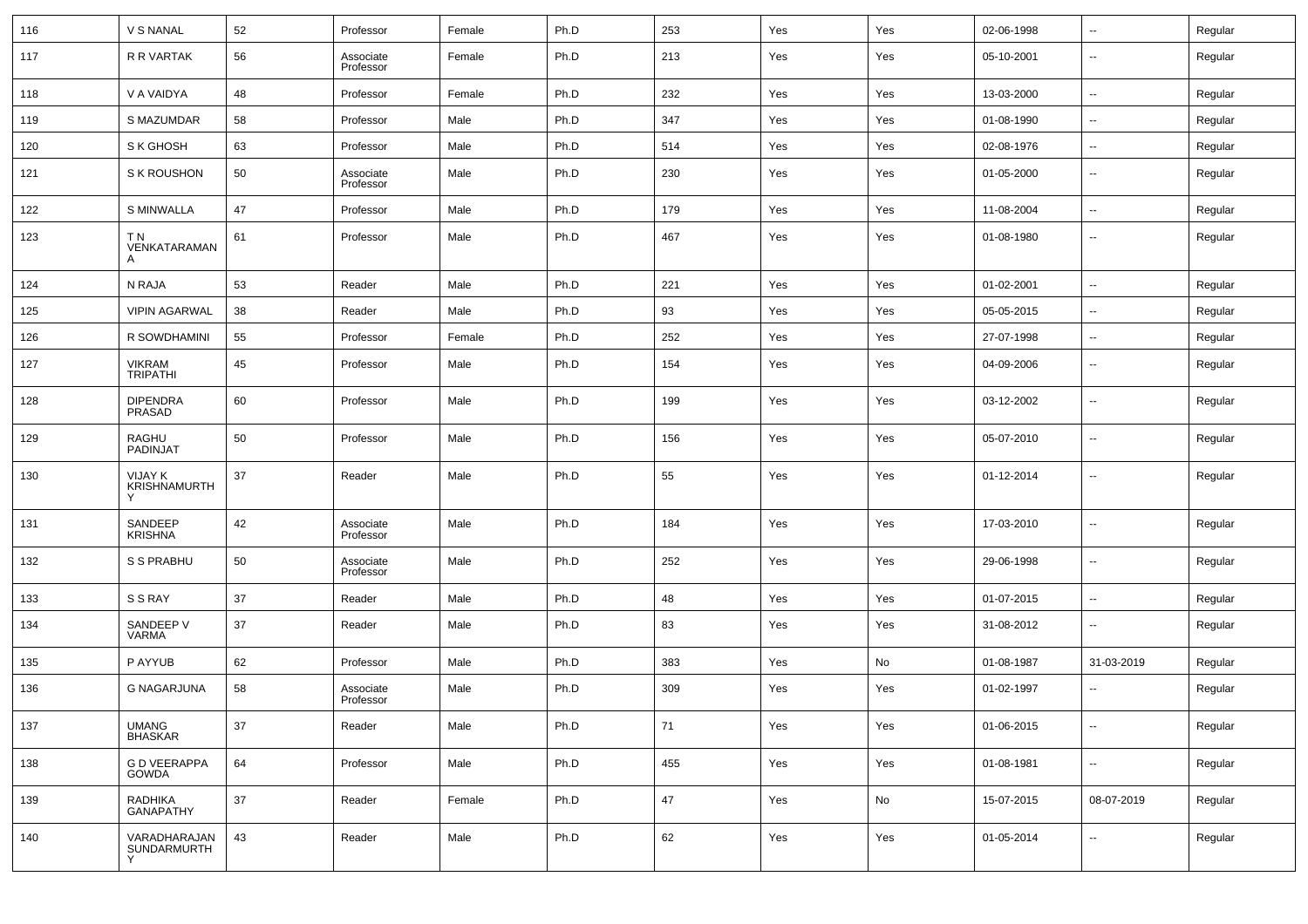| 141 | EV<br><b>SAMPATHKUMA</b><br><b>RAN</b> | 64 | Professor              | Male   | Ph.D | 515 | Yes | Yes | 19-08-1976 | $\overline{\phantom{a}}$ | Regular |
|-----|----------------------------------------|----|------------------------|--------|------|-----|-----|-----|------------|--------------------------|---------|
| 142 | S<br><b>RAMAKRISHNAN</b>               | 62 | Professor              | Male   | Ph.D | 407 | Yes | Yes | 01-08-1985 | $\sim$                   | Regular |
| 143 | S SUBRAMANIAN                          | 59 | Professor              | Male   | Ph.D | 431 | Yes | Yes | 01-08-1983 | $\sim$                   | Regular |
| 144 | SANDHYA P<br>KOUSHIKA                  | 49 | Associate<br>Professor | Female | Ph.D | 172 | Yes | Yes | 21-03-2005 | $\overline{\phantom{a}}$ | Regular |
| 145 | SANDIP GHOSH                           | 50 | Professor              | Male   | Ph.D | 208 | Yes | Yes | 18-03-2002 | $\sim$                   | Regular |
| 146 | R Sivaguru                             | 37 | Reader                 | Male   | Ph.D | 23  | Yes | Yes | 09-08-2016 | $\sim$                   | Regular |
| 147 | <b>NILMANI</b><br><b>MATHUR</b>        | 50 | Professor              | Male   | Ph.D | 142 | Yes | Yes | 25-09-2007 | $\overline{\phantom{a}}$ | Regular |
| 148 | RAJAMANI<br>VIJAYARAGHAVA<br>N         | 41 | Associate<br>Professor | Male   | Ph.D | 79  | Yes | Yes | 17-12-2012 | $\sim$                   | Regular |
| 149 | DHARAM V LAL                           | 47 | Associate<br>Professor | Male   | Ph.D | 107 | Yes | Yes | 13-02-2012 | $\overline{\phantom{a}}$ | Regular |
| 150 | RAGHUNATHAN<br><b>RAMAKRISHNAN</b>     | 38 | Reader                 | Male   | Ph.D | 63  | Yes | Yes | 29-04-2016 | $\overline{\phantom{a}}$ | Regular |
| 151 | VENKATESWARA<br>N P KRISHNAN           | 41 | Associate<br>Professor | Male   | Ph.D | 124 | Yes | Yes | 02-09-2011 | $\overline{\phantom{a}}$ | Regular |
| 152 | <b>G B MOHANTY</b>                     | 45 | Associate<br>Professor | Male   | Ph.D | 125 | Yes | Yes | 23-02-2009 | $\overline{\phantom{a}}$ | Regular |
| 153 | RADHIKA<br>VENKATESAN                  | 41 | Reader                 | Female | Ph.D | 53  | Yes | Yes | 06-02-2015 | ⊶.                       | Regular |
| 154 | ANUPAM KUNDU                           | 35 | Reader                 | Male   | Ph.D | 50  | Yes | Yes | 06-05-2015 | $\sim$                   | Regular |
| 155 | ANKONA DATTA                           | 42 | Reader                 | Female | Ph.D | 113 | Yes | Yes | 22-02-2010 | --                       | Regular |
| 156 | ANKUSH GUPTA                           | 36 | Reader                 | Male   | Ph.D | 83  | Yes | Yes | 01-05-2015 | $\overline{\phantom{a}}$ | Regular |
| 157 | ANWESH<br>MAZUMDAR                     | 47 | Associate<br>Professor | Male   | Ph.D | 147 | Yes | Yes | 01-02-2008 | $\overline{\phantom{a}}$ | Regular |
| 158 | P AJITH                                | 39 | Associate<br>Professor | Male   | Ph.D | 78  | Yes | Yes | 31-01-2013 | $\overline{\phantom{a}}$ | Regular |
| 159 | SANJAY<br>CHANDRASEKHA<br><b>RAN</b>   | 51 | Associate<br>Professor | Male   | Ph.D | 198 | Yes | Yes | 24-01-2012 | $\overline{\phantom{a}}$ | Regular |
| 160 | D K OJHA                               | 51 | Professor              | Male   | Ph.D | 266 | Yes | Yes | 02-05-1997 | $\overline{\phantom{a}}$ | Regular |
| 161 | RAVI A RAO                             | 65 | Professor              | Male   | Ph.D | 500 | Yes | No  | 01-08-1977 | 30-04-2019               | Regular |
| 162 | BHASWATI<br>BHATTACHARYY<br>A          | 41 | Reader                 | Female | Ph.D | 64  | Yes | Yes | 16-03-2017 | $\sim$                   | Regular |
| 163 | PRAMODH<br>VALLURUPALLI                | 45 | Reader                 | Male   | Ph.D | 61  | Yes | Yes | 16-06-2014 | $\sim$                   | Regular |
| 164 | TUHIN S ROY                            | 40 | Reader                 | Male   | Ph.D | 59  | Yes | Yes | 28-08-2014 | $\overline{\phantom{a}}$ | Regular |
| 165 | A J<br>PARAMESWARA<br>N                | 57 | Professor              | Male   | Ph.D | 360 | Yes | Yes | 01-08-1989 | $\overline{\phantom{a}}$ | Regular |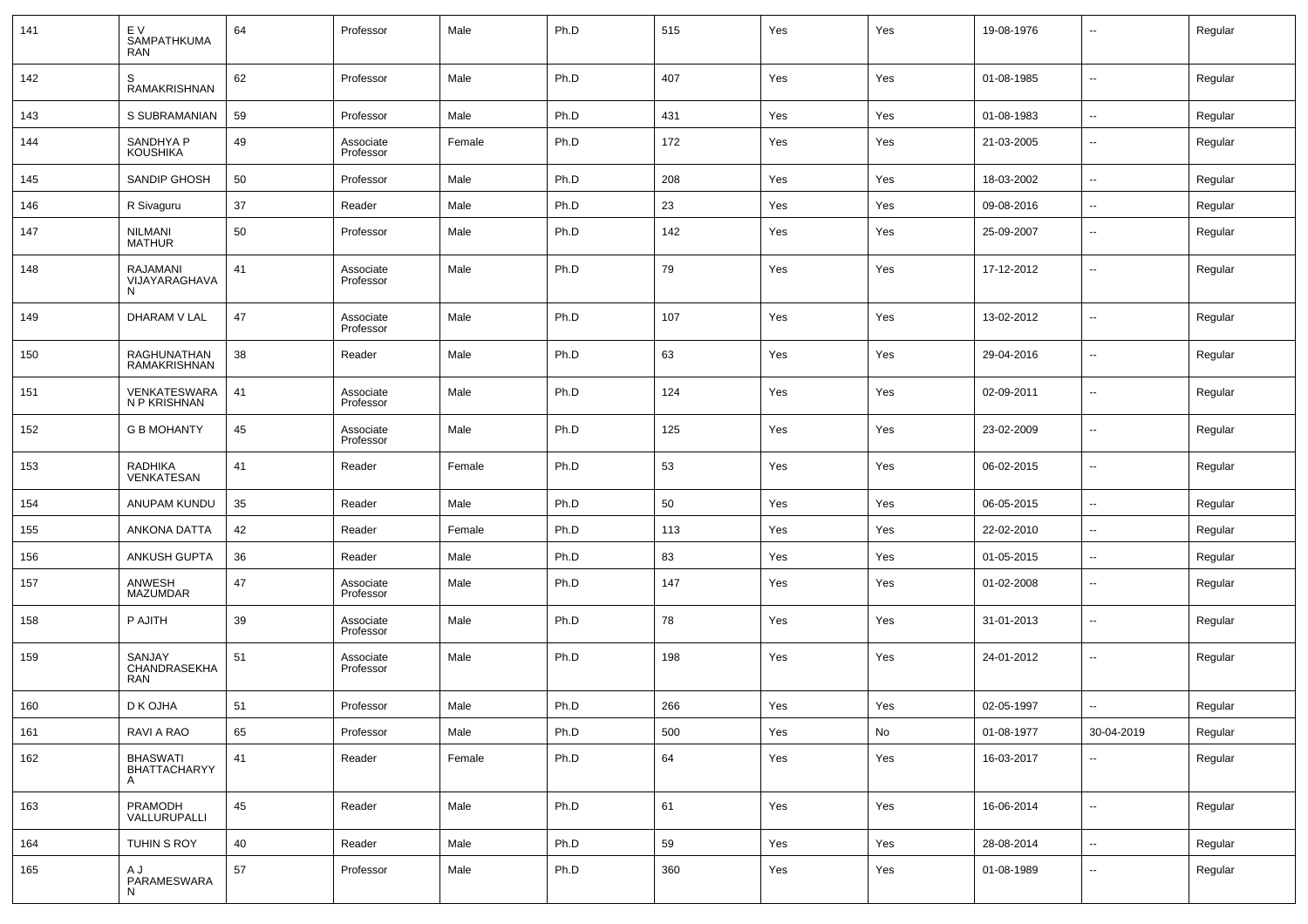| 166 | Amol S Dighe                       | 48 | Professor              | Male   | Ph.D | 202 | Yes | Yes | 06-10-2003 | $\sim$                   | Regular |
|-----|------------------------------------|----|------------------------|--------|------|-----|-----|-----|------------|--------------------------|---------|
| 167 | A THAMIZHAVEL                      | 50 | Associate<br>Professor | Male   | Ph.D | 162 | Yes | Yes | 20-01-2006 | $\overline{\phantom{a}}$ | Regular |
| 168 | A VENU GOPAL                       | 47 | Professor              | Male   | Ph.D | 178 | Yes | Yes | 28-09-2004 | $\overline{\phantom{a}}$ | Regular |
| 169 | <b>SUBRATA PAL</b>                 | 53 | Professor              | Male   | Ph.D | 143 | Yes | Yes | 17-08-2007 | $\sim$                   | Regular |
| 170 | PRAHLADH<br><b>HARSHA</b>          | 42 | Associate<br>Professor | Male   | Ph.D | 115 | Yes | Yes | 29-12-2009 | --                       | Regular |
| 171 | VATSALA<br><b>THIRUMALAI</b>       | 44 | Associate<br>Professor | Female | Ph.D | 112 | Yes | Yes | 08-03-2010 | --                       | Regular |
| 172 | PIYUSH<br><b>SRIVASTAVA</b>        | 31 | Reader                 | Male   | Ph.D | 51  | Yes | Yes | 20-12-2016 | --                       | Regular |
| 173 | RAMA<br><b>GOVINDARAJAN</b>        | 56 | Professor              | Female | Ph.D | 133 | Yes | Yes | 27-06-2012 | --                       | Regular |
| 174 | <b>VISHAL VASAN</b>                | 35 | Reader                 | Male   | Ph.D | 78  | Yes | Yes | 21-07-2015 | --                       | Regular |
| 175 | H M ANTIA                          | 63 | Professor              | Male   | Ph.D | 479 | Yes | Yes | 01-08-1979 | $\overline{\phantom{a}}$ | Regular |
| 176 | SHUBHA TOLE                        | 51 | Professor              | Female | Ph.D | 245 | Yes | Yes | 15-02-1999 | $\sim$                   | Regular |
| 177 | SREEKAR<br>VADLAMANI               | 39 | Associate<br>Professor | Male   | Ph.D | 126 | Yes | Yes | 14-09-2010 | --                       | Regular |
| 178 | SUBHABRATA<br><b>MAJUMDAR</b>      | 47 | Associate<br>Professor | Male   | Ph.D | 150 | Yes | Yes | 09-01-2007 | --                       | Regular |
| 179 | <b>INDRANIL</b><br><b>MAZUMDAR</b> | 51 | Professor              | Male   | Ph.D | 224 | Yes | Yes | 22-11-2000 | $\sim$                   | Regular |
| 180 | SHASHI<br><b>THUTUPALLI</b>        | 40 | Reader                 | Male   | Ph.D | 101 | Yes | Yes | 14-12-2015 | --                       | Regular |
| 181 | ULLAS KOLTHUR<br><b>SEETHARAM</b>  | 45 | Associate<br>Professor | Male   | Ph.D | 137 | Yes | Yes | 26-02-2008 | --                       | Regular |
| 182 | <b>POONAM</b><br><b>CHANDRA</b>    | 43 | Associate<br>Professor | Female | Ph.D | 83  | Yes | Yes | 29-08-2012 | $\sim$                   | Regular |
| 183 | U S BHALLA                         | 56 | Professor              | Male   | Ph.D | 282 | Yes | Yes | 22-01-1996 | $\sim$                   | Regular |
| 184 | <b>BASUDEB</b><br><b>DASGUPTA</b>  | 36 | Reader                 | Male   | Ph.D | 55  | Yes | Yes | 17-12-2014 | $\sim$                   | Regular |
| 185 | PRAVATA K<br><b>MOHANTY</b>        | 42 | Other                  | Male   | Ph.D | 60  | Yes | Yes | 25-04-2001 | $\overline{\phantom{a}}$ | Regular |
| 186 | <b>TRIDIB SADHU</b>                | 39 | Reader                 | Male   | Ph.D | 33  | Yes | Yes | 03-10-2016 | $\overline{a}$           | Regular |
| 187 | S<br>BHATTACHARYA                  | 47 | Reader                 | Male   | Ph.D | 205 | Yes | Yes | 02-06-2002 | $\sim$                   | Regular |
| 188 | <b>RUKMINI DEY</b>                 | 50 | Associate<br>Professor | Female | Ph.D | 171 | Yes | Yes | 01-04-2015 | $\overline{\phantom{a}}$ | Regular |
| 189 | S NAIR                             | 44 | Reader                 | Female | Ph.D | 84  | Yes | Yes | 27-07-2012 | ٠.                       | Regular |
| 190 | S CHATTARJI                        | 57 | Professor              | Male   | Ph.D | 370 | Yes | Yes | 19-09-1997 | $\sim$                   | Regular |
| 191 | SANJAY P SANE                      | 48 | Associate<br>Professor | Male   | Ph.D | 143 | Yes | Yes | 09-08-2007 | $\overline{\phantom{a}}$ | Regular |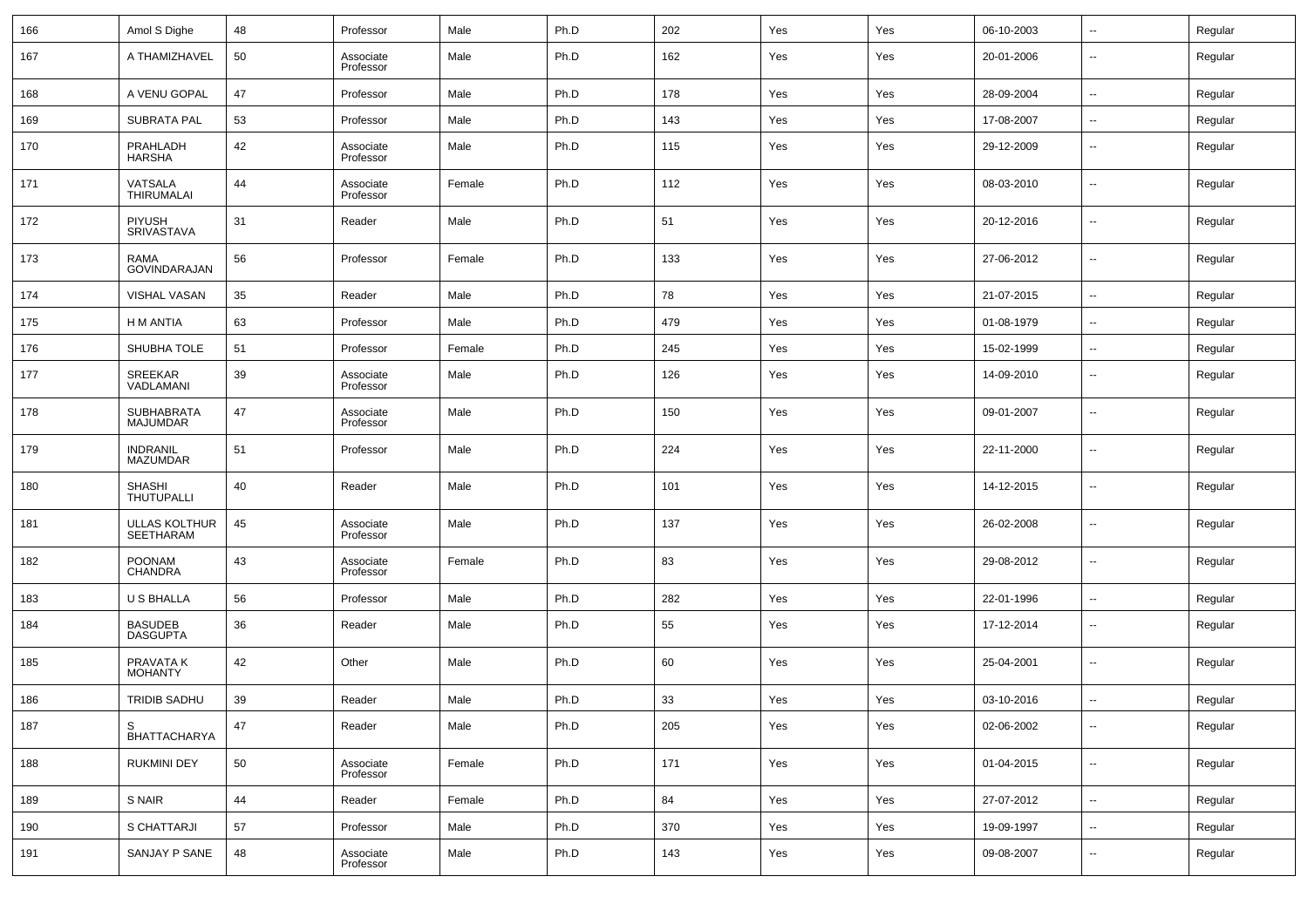| 192 | <b>RAVINDRA</b><br>VENKATRAMANI       | 44 | Associate<br>Professor | Male   | Ph.D | 83  | Yes | Yes | 01-08-2012 | $\overline{\phantom{a}}$ | Regular |
|-----|---------------------------------------|----|------------------------|--------|------|-----|-----|-----|------------|--------------------------|---------|
| 193 | <b>G HASAN</b>                        | 62 | Professor              | Female | Ph.D | 448 | Yes | No  | 23-11-1983 | 30-11-2018               | Regular |
| 194 | <b>RANJAN DAS</b>                     | 62 | Associate<br>Professor | Male   | Ph.D | 396 | Yes | No  | 01-02-1986 | 28-02-2019               | Regular |
| 195 | Y G<br>WADADEKAR                      | 47 | Associate<br>Professor | Male   | Ph.D | 141 | Yes | Yes | 30-10-2007 | $\overline{\phantom{a}}$ | Regular |
| 196 | <b>HARIHARAN</b><br>NARAYANAN         | 38 | Reader                 | Male   | Ph.D | 45  | Yes | Yes | 17-01-2017 | $\overline{\phantom{a}}$ | Regular |
| 197 | RAMPRASAD<br><b>SAPTHARISHI</b>       | 32 | Reader                 | Male   | Ph.D | 35  | Yes | Yes | 08-08-2016 | $\overline{\phantom{a}}$ | Regular |
| 198 | <b>ASHUTOSH K</b><br><b>GUPTA</b>     | 38 | Reader                 | Male   | Ph.D | 69  | Yes | No  | 17-11-2014 | 15-02-2019               | Regular |
| 199 | <b>ARKADEV</b><br>CHATTOPADHYA        | 46 | Associate<br>Professor | Male   | Ph.D | 164 | Yes | Yes | 03-09-2012 | $\overline{\phantom{a}}$ | Regular |
| 200 | ARNAB<br><b>BHATTACHARYA</b>          | 48 | Professor              | Male   | Ph.D | 220 | Yes | Yes | 01-03-2001 | $\overline{\phantom{a}}$ | Regular |
| 201 | <b>ASWIN N</b><br>SESHASAYEE          | 35 | Reader                 | Male   | Ph.D | 103 | Yes | Yes | 01-12-2010 | $\overline{\phantom{a}}$ | Regular |
| 202 | <b>SAVITA A</b><br>LADAGE             | 54 | Professor              | Female | Ph.D | 275 | Yes | Yes | 01-08-1996 | $\overline{\phantom{a}}$ | Regular |
| 203 | <b>SURENDRA</b><br><b>NATH MISHRA</b> | 61 | Professor              | Male   | Ph.D | 401 | Yes | Yes | 01-02-1986 | $\overline{\phantom{a}}$ | Regular |
| 204 | <b>GAUTAM</b><br><b>MANDAL</b>        | 56 | Professor              | Male   | Ph.D | 359 | Yes | Yes | 01-08-1989 | $\overline{\phantom{a}}$ | Regular |
| 205 | V SRINIVAS                            | 61 | Professor              | Male   | Ph.D | 431 | Yes | Yes | 01-08-1983 | $\overline{\phantom{a}}$ | Regular |
| 206 | E P GHATE                             | 49 | Professor              | Male   | Ph.D | 239 | Yes | Yes | 01-08-1999 | $\overline{\phantom{a}}$ | Regular |
| 207 | R V GAVAI                             | 65 | Professor              | Male   | Ph.D | 393 | Yes | No  | 28-10-1986 | 31-07-2019               | Regular |
| 208 | <b>VIJAYLAXMI G</b><br><b>TRIVEDI</b> | 53 | Professor              | Female | Ph.D | 311 | Yes | Yes | 10-08-1993 | $\overline{\phantom{a}}$ | Regular |
| 209 | ANJANA<br>BADRINARAYAN<br>AN          | 32 | Reader                 | Female | Ph.D | 79  | Yes | Yes | 05-12-2016 | $\overline{\phantom{a}}$ | Regular |
| 210 | ANUKUL JANA                           | 35 | Reader                 | Male   | Ph.D | 64  | Yes | Yes | 03-03-2014 | $\overline{\phantom{a}}$ | Regular |
| 211 | <b>APROTIM</b><br>MAZUMDER            | 39 | Reader                 | Male   | Ph.D | 58  | Yes | Yes | 28-01-2015 | $\overline{\phantom{a}}$ | Regular |
| 212 | APURVA SARIN                          | 57 | Professor              | Female | Ph.D | 251 | Yes | No  | 03-08-1998 | 20-12-2018               | Regular |
| 213 | <b>SUBHRO</b><br>BHATTACHARJE<br>E    | 36 | Reader                 | Male   | Ph.D | 51  | Yes | Yes | 15-04-2015 | $\overline{\phantom{a}}$ | Regular |
| 214 | T KAVITHA                             | 45 | Associate<br>Professor | Female | Ph.D | 193 | Yes | Yes | 02-02-2010 | $\overline{\phantom{a}}$ | Regular |
| 215 | C S<br><b>UNNIKRISHNAN</b>            | 57 | Professor              | Male   | Ph.D | 317 | Yes | Yes | 01-02-1993 | ۰.                       | Regular |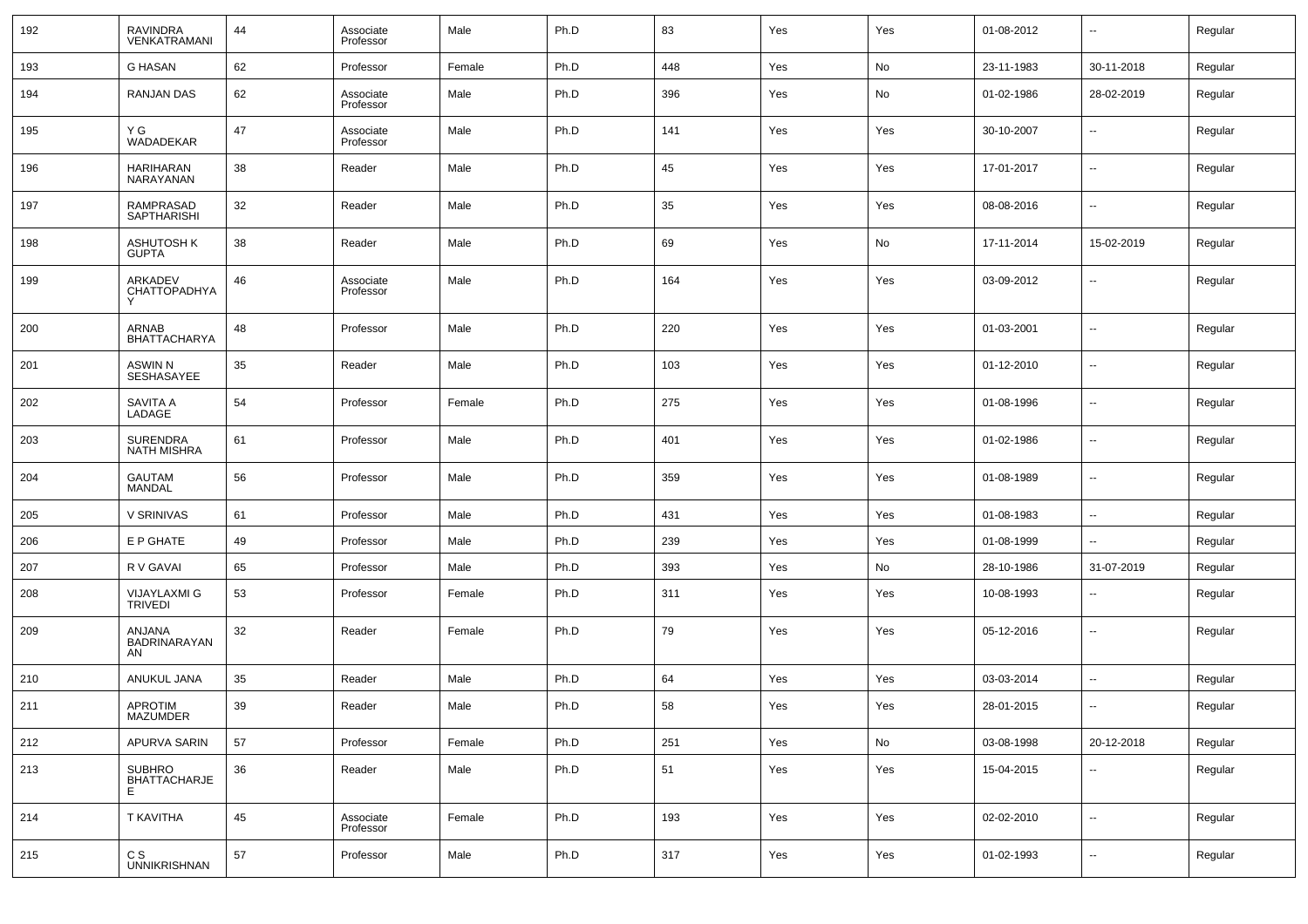| 216 | RAJESH KUMAR<br>LADHER              | 48 | Associate<br>Professor                              | Male   | Ph.D | 39  | Yes | Yes | 13-04-2016 | $\overline{\phantom{a}}$ | Regular |
|-----|-------------------------------------|----|-----------------------------------------------------|--------|------|-----|-----|-----|------------|--------------------------|---------|
| 217 | C S ARAVINDA                        | 55 | Associate<br>Professor                              | Male   | Ph.D | 267 | Yes | Yes | 02-04-2007 | $\overline{\phantom{a}}$ | Regular |
| 218 | PRANAV R<br><b>SHIRHATTI</b>        | 36 | Reader                                              | Male   | Ph.D | 25  | Yes | Yes | 17-07-2017 | $\overline{\phantom{a}}$ | Regular |
| 219 | <b>RISHI KHATRI</b>                 | 41 | Reader                                              | Male   | Ph.D | 95  | Yes | Yes | 03-08-2015 | --                       | Regular |
| 220 | <b>BHASWATI</b><br><b>MOOKERJEA</b> | 47 | Associate<br>Professor                              | Female | Ph.D | 145 | Yes | Yes | 28-06-2007 | $\overline{\phantom{a}}$ | Regular |
| 221 | <b>ROOP MALLIK</b>                  | 49 | Professor                                           | Male   | Ph.D | 160 | Yes | Yes | 01-03-2006 | $\overline{\phantom{a}}$ | Regular |
| 222 | S BANERJEE                          | 60 | Professor                                           | Female | Ph.D | 279 | Yes | No  | 01-10-1995 | 31-01-2019               | Regular |
| 223 | S GUPTA                             | 60 | Professor                                           | Male   | Ph.D | 309 | Yes | Yes | 08-10-1993 | --                       | Regular |
| 224 | S J<br>WATEGAONKAR                  | 63 | Professor                                           | Male   | Ph.D | 311 | Yes | Yes | 01-08-1993 | $\overline{\phantom{a}}$ | Regular |
| 225 | <b>Riddhipratim Basu</b>            | 30 | Reader                                              | Male   | Ph.D | 21  | Yes | Yes | 11-09-2017 | $\overline{\phantom{a}}$ | Regular |
| 226 | N G KANTHARIA                       | 51 | Associate<br>Professor                              | Female | Ph.D | 250 | Yes | Yes | 24-09-1998 | $\overline{\phantom{a}}$ | Regular |
| 227 | <b>DIMPLE NOTANI</b>                | 42 | Reader                                              | Female | Ph.D | 41  | Yes | Yes | 01-02-2016 | --                       | Regular |
| 228 | <b>RISHI SHARMA</b>                 | 40 | Associate<br>Professor                              | Male   | Ph.D | 70  | Yes | Yes | 04-09-2013 | $\overline{\phantom{a}}$ | Regular |
| 229 | DEEPANKAR<br><b>MISRA</b>           | 42 | Reader                                              | Male   | Ph.D | 107 | Yes | Yes | 16-08-2010 | $\overline{\phantom{a}}$ | Regular |
| 230 | R MAITHREYI<br><b>NARASIMHA</b>     | 50 | Professor                                           | Female | Ph.D | 158 | Yes | Yes | 02-05-2006 | --                       | Regular |
| 231 | UMA<br>RAMAKRISHNAN                 | 46 | Associate<br>Professor                              | Female | Ph.D | 233 | Yes | Yes | 14-02-2005 | $\overline{\phantom{a}}$ | Regular |
| 232 | <b>D MITRA</b>                      | 49 | Associate<br>Professor                              | Male   | Ph.D | 185 | Yes | Yes | 03-02-2004 | $\overline{\phantom{a}}$ | Regular |
| 233 | S K DHAR                            | 64 | Professor                                           | Male   | Ph.D | 491 | Yes | No  | 01-08-1978 | 30-09-2019               | Regular |
| 234 | <b>S MAITI</b>                      | 54 | Professor                                           | Male   | Ph.D | 256 | Yes | Yes | 24-03-1998 | $\overline{\phantom{a}}$ | Regular |
| 235 | S P TRIVEDI                         | 56 | Dean / Principal /<br>Director / Vice<br>Chancellor | Male   | Ph.D | 245 | Yes | Yes | 15-02-1999 | $\overline{\phantom{a}}$ | Regular |
| 236 | S R DUGAD                           | 56 | Professor                                           | Male   | Ph.D | 311 | Yes | Yes | 01-08-1993 | $\overline{\phantom{a}}$ | Regular |
| 237 | Ruta Prabhakar<br>Kale              | 36 | Reader                                              | Female | Ph.D | 20  | Yes | Yes | 30-10-2017 | $\overline{\phantom{a}}$ | Regular |
| 238 | SUDHIR<br>KRISHNA                   | 58 | Professor                                           | Male   | Ph.D | 323 | Yes | Yes | 04-08-1992 | ۰.                       | Regular |
| 239 | TANMAY N<br>DESHPANDE               | 34 | Reader                                              | Male   | Ph.D | 43  | Yes | Yes | 01-12-2015 | ۰.                       | Regular |
| 240 | <b>PRANAB SEN</b>                   | 46 | Associate<br>Professor                              | Male   | Ph.D | 155 | Yes | Yes | 02-08-2006 | ۰.                       | Regular |
| 241 | VINOD M<br>PRABHAKARAN              | 42 | Associate<br>Professor                              | Male   | Ph.D | 95  | Yes | Yes | 25-08-2011 | $\overline{\phantom{a}}$ | Regular |